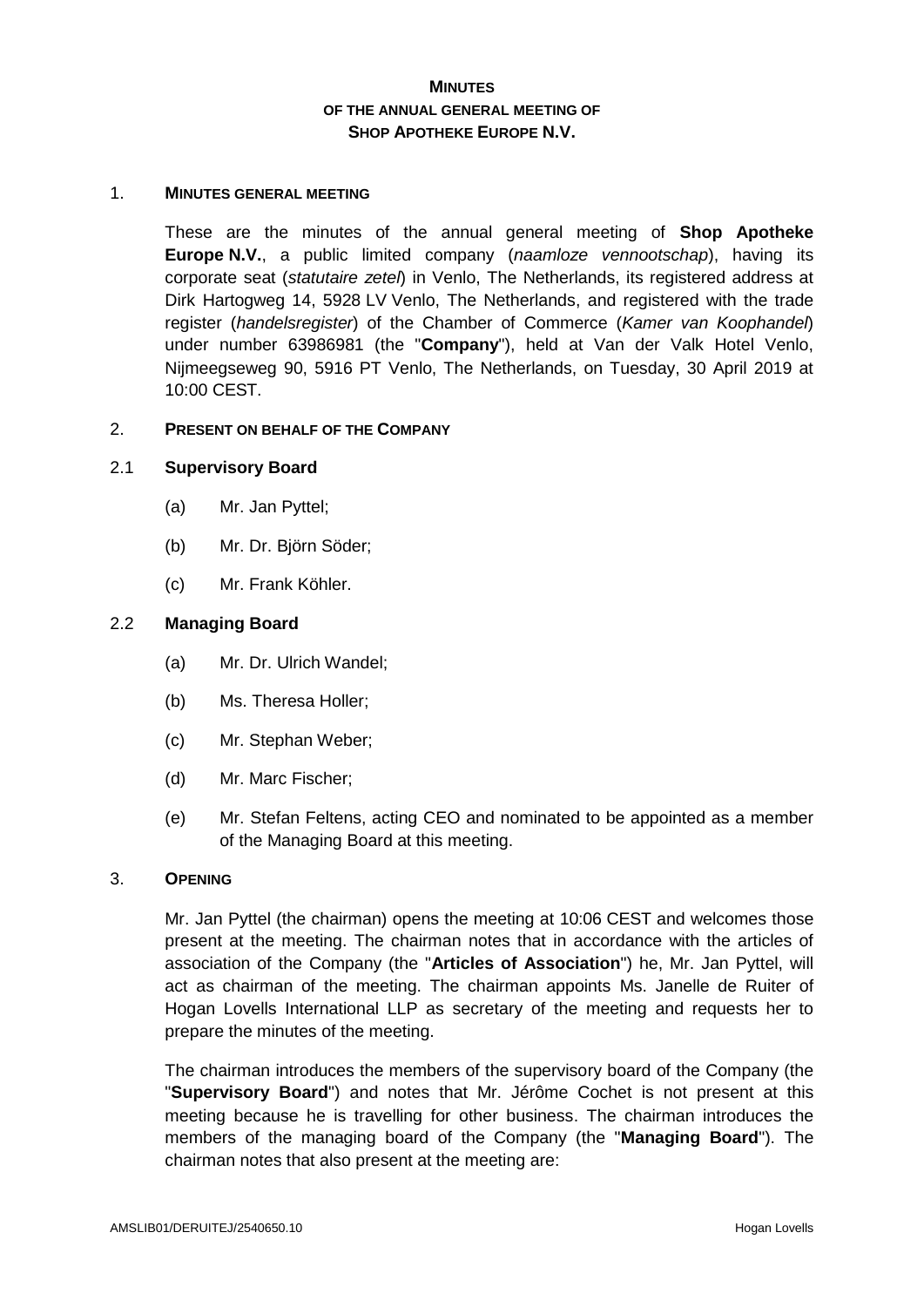- (a) Mr. Pieter-Paul Saasen who, on behalf of BDO Audit & Assurance B.V. ("**BDO**"), will give a brief explanation of the audit approach of the annual accounts for the financial year 2018 for which he was responsible; and
- (b) Ms. Aafke Pronk and Ms. Leonie Huisman of Hogan Lovells International LLP.

The chairman records that the meeting is convened with due observance of all provisions set by law and the Articles of Association. The meeting documents were published on the website of the Company (http://shop-apotheke-europe.com) on 19 March 2019 and a press release was issued on the same date. The agenda, explanatory notes thereto and ancillary documents, including the annual accounts and annual report for the financial year 2018 (together hereafter referred to as the "**Annual Report 2018**") and the new rotation schedule for the Supervisory Board, were made available for inspection at the offices of the Company. The chairman notes that the legal requirements and requirements set out in the Articles of Association have been met and that valid resolutions can be adopted on the items set out in the agenda.

At the record date (2 April 2019), the Company's issued share capital amounted to EUR 241,498.52, consisting of 12,074,926 shares in bearer form having a nominal value of EUR 0.02 each. A total of 5,715,392 shares are present or represented at the meeting. This means that 47.33% (rounded) of the total number of issued shares is present at the meeting.

A shareholder joined the meeting shortly after the opening of the meeting, and therefore a total of 6,565,392 shares were present or represented at the meeting, which means that 54.37% (rounded) of the total number of issued shares was present at the meeting.

As announced earlier this month, the Company successfully completed a EUR 50 million capital increase with the issue of new shares in the share capital of the Company. Additionally, the Company completed a EUR 60 million tap of its existing convertible bonds. At the date of this meeting, the Company's issued share capital therefore amounts to EUR 269,276.30, consisting of 13,463,815 shares in bearer form having a nominal value of EUR 0.02 each.

The chairman explains that voting takes place based on the so-called subtraction procedure, which means that only the votes against a proposal and the abstentions will be counted. Based on (i) the number of votes against a proposal and (ii) the number of abstentions, it will be determined whether a proposal has been adopted. Voting will take place by submitting the individual voting slips attached to the voting cards that have been provided before the start of the meeting. The chairman briefly describes the process for voting with the voting cards. The main voting card includes all voting items on the agenda. After the general debate, voting on the individual agenda items will be carried out in one stage through a collection of the voting slips with collection urns. One urn is marked with a red "no" and a second one is marked with "abstention" in black. Shareholders present or represented who are in general agreement with the agenda items should not submit any voting slips. Shareholders present or represented who wish to vote "no" or "abstention" in respect of individual, several or all agenda items, need to place the relevant voting slip(s) for those items in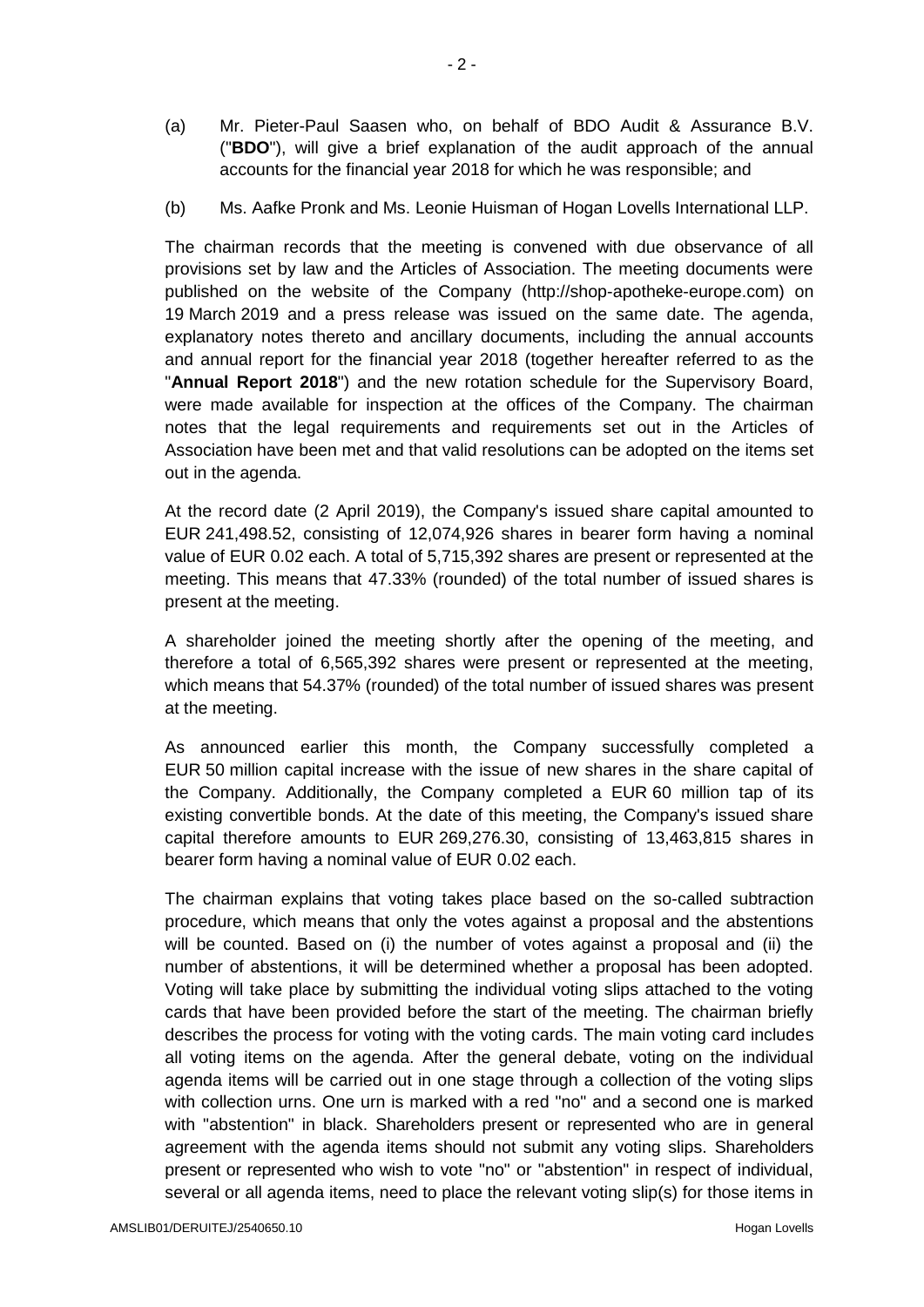the respective urn. The voting slips for all voting items will be collected by assistants at the end of the general debate and counted by electronic scanning of the barcodes printed on the voting slips, before the chairman closes the meeting.

The chairman points out that voting can only take place in this room due to organisational reasons and that the collection of votes against a proposal and the abstentions will take place at the end of the meeting, before the chairman closes the meeting. The shareholders present or represented, who would like to participate in the voting procedure, should therefore not leave this room before the chairman closes the meeting.

The official voting results will be published on the website of the Company within 15 calendar days after the date of this meeting.

The general meeting is conducted in English. Questions can be raised in English or in Dutch. If a question is raised in Dutch, a brief summary of the question in English will be given and the question will be answered in English. A tape recording will be made of this meeting by the secretary of the meeting but will not be made public. The chairman points out that no other person is permitted to take photos or recordings during the general meeting, and asks any members of the press to stop filming or making photos or recordings. Persons violating this rule will be requested to leave the meeting. The chairman further requests that everyone turns off their mobile telephones.

## 4. **COMPANY OVERVIEW AND STRATEGY**

The chairman introduces Mr. Stefan Feltens, who has been acting CEO of the Company since 1 January 2019 following Mr. Michael Köhler's resignation as per 31 December 2018. Mr. Stefan Feltens will give a presentation regarding an overview of the Company and its business and the Company's strategy.

The chairman invites Mr. Stefan Feltens to give his presentation.

# 4.1 **Presentation acting CEO**

Mr. Stefan Feltens welcomes those present at the annual general meeting of the Company and gives a presentation regarding the Company and its business and the Company's strategy focussing on this year and coming years.

Mr. Stefan Feltens shows a short film about the Company and its business.

Mr. Stefan Feltens says that he has the true privilege to work with a very committed team of very experienced individuals: Ms. Theresa Holler, Mr. Marc Fischer, Mr. Dr. Ulrich Wandel and Mr. Stephan Weber. They are all founders of the Company, or one of the predecessor companies, and it is a true privilege to work with them and a true privilege for him personally to have the opportunity to assume the responsibilities from Mr. Michael Köhler as the Company's CEO at the beginning of January. Mr. Stefan Feltens notes that the one thing that hasn't changed with his arrival is the vision of the Company.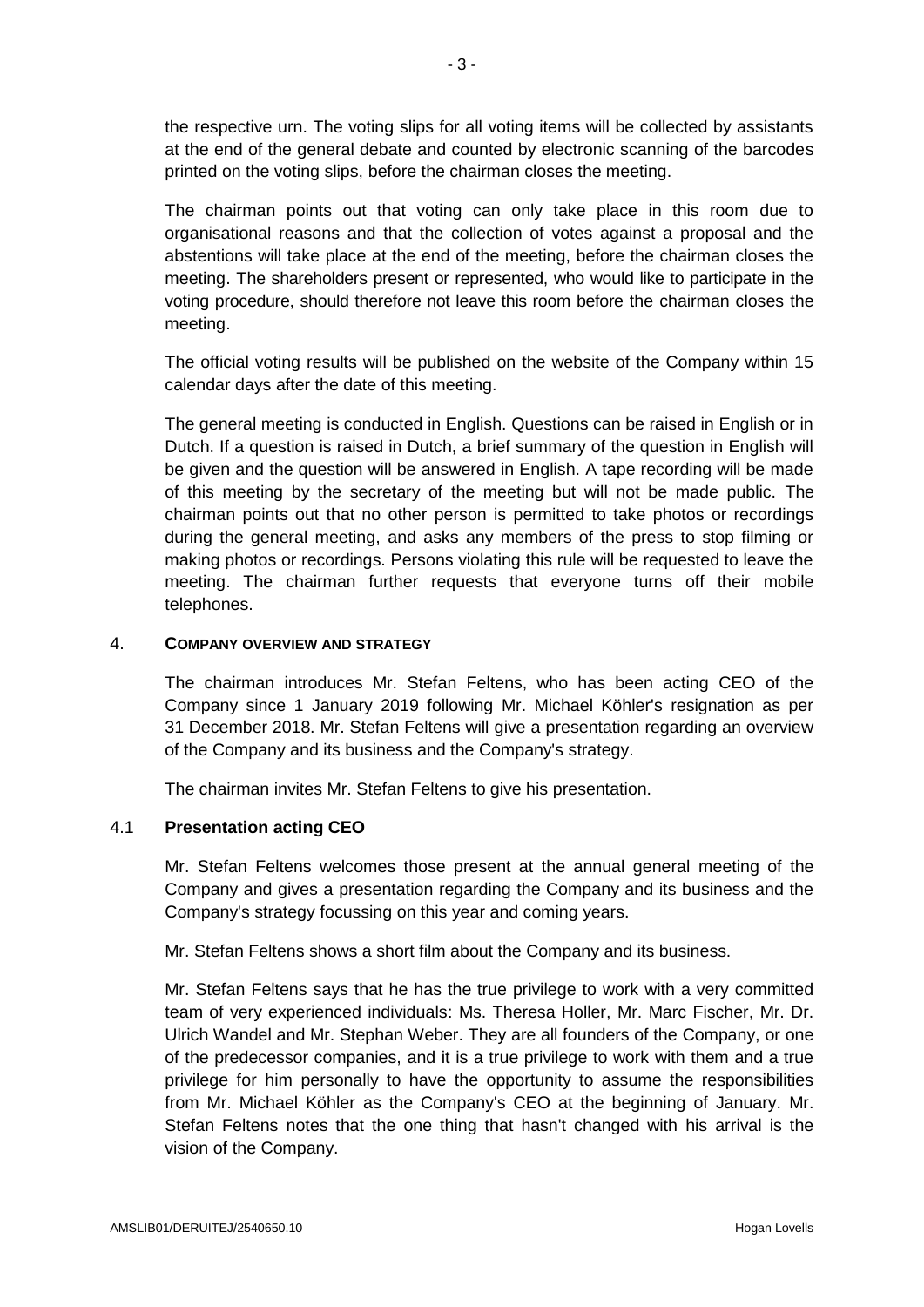Mr. Stefan Feltens continues to say that the Company will be the undisputed leader in the online pharmacy space in Continental Europe, and that there is a big opportunity ahead of them. The total addressable market for non-prescription and prescription medications, personal care and beauty products and functional foods (which is the new addition to the Company), is approaching EUR 200 billion. The online penetration of such total addressable market today is less than 2%. If one would compare this to other retail verticals there is only one way the online penetration can go. It can only go up. The Company wants to be prepared, and the Company will be prepared to take a disproportionate share of such an opportunity. Mr. Stefan Feltens explains that the snapshot in the presentation starts in 2010 with the acquisition of the Company, which started as a spinoff of a very well-known local pharmacy in Cologne in 2010 followed by continuous growth driven predominantly be organic growth, but also by targeted strategic acquisitions. Mr. Stefan Feltens highlights two of these acquisitions. In 2016 the Company acquired Farmaline, which was a relatively small online pharmacy in Belgium and which has really blossomed under the umbrella of the Company. The other and most recent acquisition is the expansion of the Company into functional foods last year with the acquisition of nu3 GmbH ("**nu3**").

Taking a deep dive into the market and to highlight again the opportunity that is ahead of them, Mr. Stefan Feltens explains that the markets in which the Company operates is the non-prescription (OTC) markets. The projected growth from 2015 through to 2020 in these markets is in the triple digits, and when looking at markets with a very low penetration in 2015 (such as France or Italy), there is a growth potential of up to 400%. The Company certainly has not yet reached the penetration rates that it is aiming for in the non-prescription segment. The presentation also shows the prescription market, which is the dominant part of the Company's total addressable market. As part of the ongoing liberalisation of the regulations in the various markets in which the Company operates, there is the introduction of electronic prescriptions which is a big opportunity for the Company. In Germany, as of today, the Company assumes that electronic prescriptions will become available in the German marketplace in early 2020. Mr. Stefan Feltens notes, as a word of caution, that the Company does not see the introduction of electronic prescriptions as a big bang approach. It will evolve over time. Not all the prescriptions will be in electronic format overnight. When looking at the reference market, it will take anywhere from five to nine years before approximately 80% of the prescriptions will be electronic prescriptions. But the Company certainly wants to take a disproportionate share of this market opportunity. The Company are putting project teams in place to make sure that it will be ready once electronic prescriptions are available in Germany.

Mr. Stefan Feltens talks about electronic prescriptions and the opportunity the Company sees before it. The presentation shows the non-prescription (OTC) market or the personal care and beauty in which the Company operates, and the prescription share of the Company's total addressable market. The graph shows that the prescription share is larger than the non-prescription share by a factor of almost four. Currently, the Company can only participate in this market in one country, in Germany. As a result of which, the online penetration is around 1.5%. This means that 1.5% of all the prescriptions filled in Germany are handled by all the online pharmacies, not just by the Company. Prescription pharmaceuticals are very well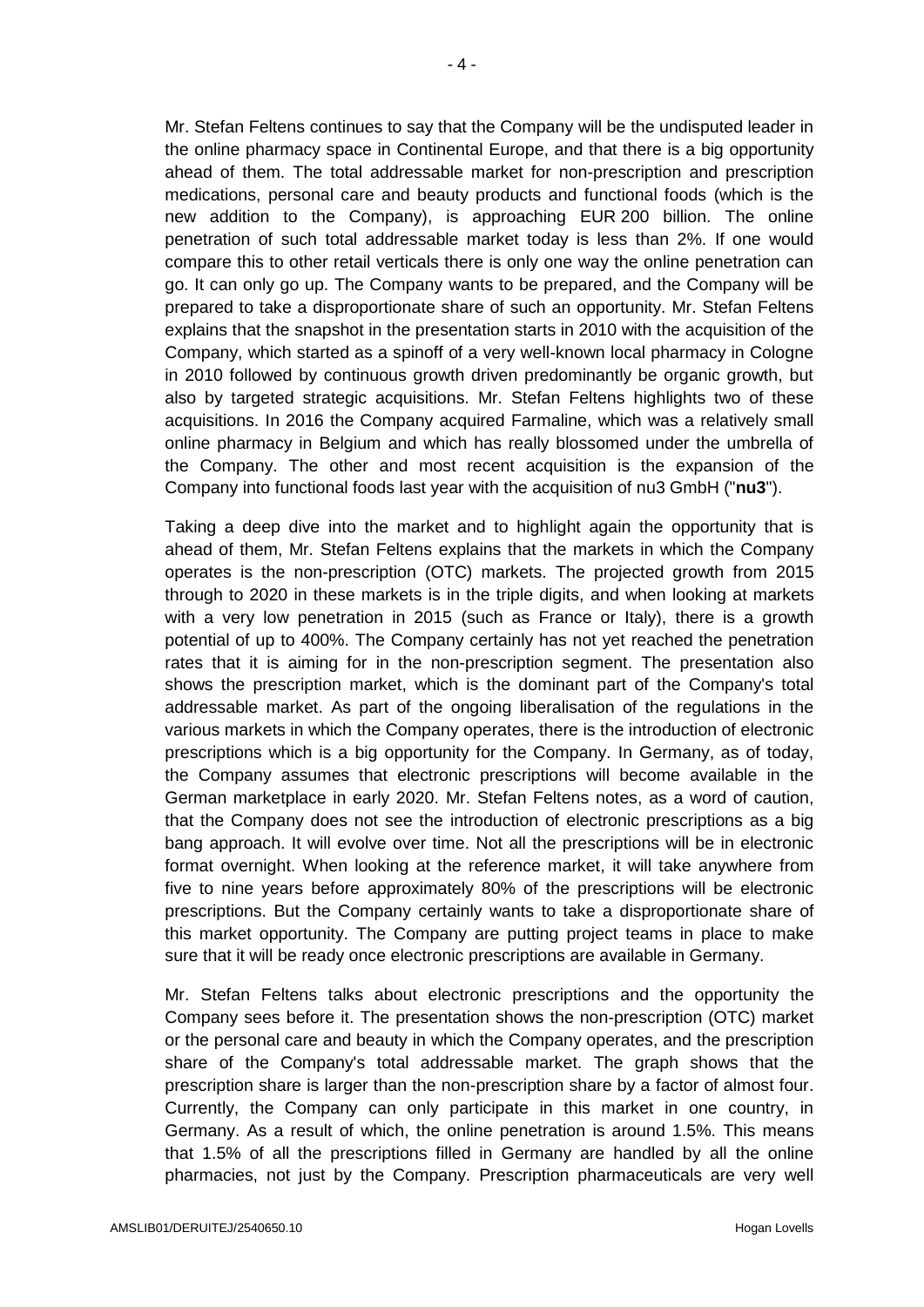suited for e-commerce. The Company's typical customer is female, and the Company typically gains this customer in her 30's. Once the Company has gained her and continues to meet her expectations, she's going to stay with the Company, not for a couple of years, but for decades. As her family grows, her need for medication will grow. As the customer ages, the medication needs are going to grow. This is unique compared to other ecommerce retail verticals.

Mr. Stefan Feltens explains that electronic prescriptions pharmaceuticals are very well suited for mail order, as they are light, small in volume, but high in value. Furthermore, the Company has a very low return rate. The return rate when you look at for example Zalando, is in excess of 40%. The return rate of the Company is less than 1%, which is almost unheard of in the e-commerce market. The Company has a high frequency of orders. Most of the medication needs on which the Company focusses on, are for recurring, chronically ill patients. Currently, the Company is not focussing on acute medication. Last but not least, the value of the basket for prescription pharmaceuticals is much higher than the value of the basket for nonprescription pharmaceuticals or personal care and beauty products. As a reference point, the Company's average basket size is anywhere between EUR 60 to EUR 75. Looking at the average prescription pharmaceutical basket size, it is in excess of EUR 150. When looking at reference markets where electronic prescriptions were introduced several years ago (such as Switzerland, The Netherlands and Sweden), after five to eight years the online penetration grew to roughly 10%. So if the online penetration would grow from 1.5% to 10%, which would be a multiple of more than six. Mr. Stefan Feltens emphasises that the Company will be prepared to take a disproportionate share of this opportunity.

In terms of the opportunity for prescription pharmaceuticals, Mr. Stefan Feltens notes that the prescription pharmaceuticals market is much bigger than the markets that the Company currently participates in. Across Europe there are only two major players, and the Company is one of them. The Company sees itself as having a much better online positioning than its biggest competitor. By the time electronic prescriptions go live, the Company expects to have approximately five million in customers, which will be the customer base that the Company will address initially. After which the Company will reach out to gain additional customers. The Company is also confident that electronic prescriptions will be a driver to increasing the Company's profitability. There operational efficiencies the Company will not have to deal with, for example, the patients will no longer have to mail the prescriptions to the Company as this will work electronically. The Company will no longer have to process the prescriptions as it does today, which is a manual and therefore very labour intensive process. Furthermore, the Company has lower customer acquisition costs in the prescription pharmaceuticals market compared to the non-prescription markets, and as already mentioned, higher basket values, higher retention and incremental margins because of the higher customer lifetime value.

Mr. Stefan Feltens then talks about the financial guidance that has been provided to the market. For 2019, the Company is committed to generating EUR 700 million in sales. As of today, the Company can say that it is on track to achieve this target. The Managing Board has made a conscious decision that the Company will continue to invest in growth and in customer acquisition. For this year, in terms of the bottom line,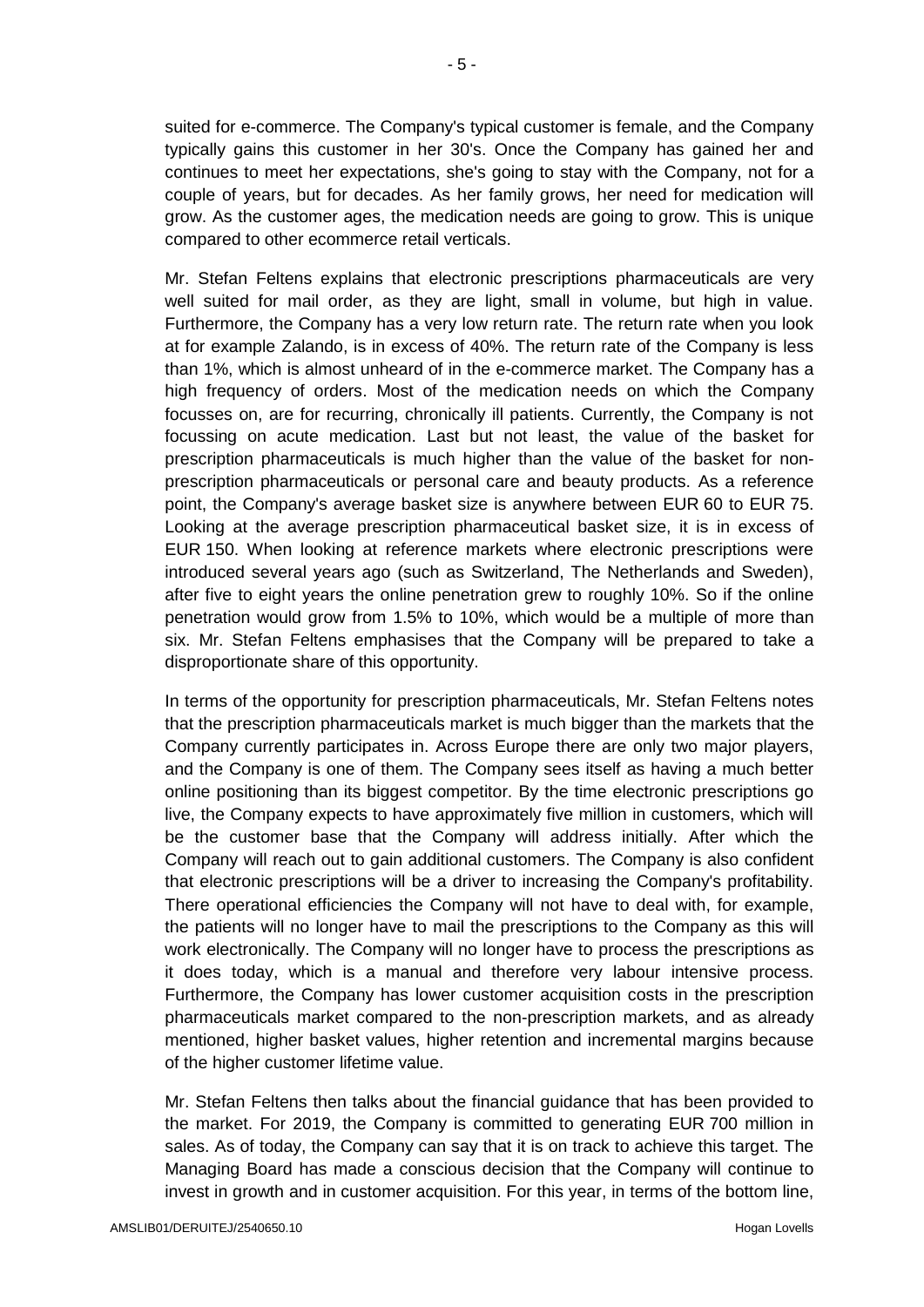the Company communicated to the market is that it is aiming for a slight improvement of its bottom line. Mr. Stefan Feltens notes however that this does not mean that the Company is going to break even this year, but that the Company expects to break even next year in 2020.

Last year the Company generated EUR 540 million in sales. The Company is now aiming for EUR 1 billion in sales, but this will take some time to achieve. The Company has also communicated to the market that it is confident that the long term average profitability of the Company will be in excess of 6% as it has identified a couple of revenue and bottom line drivers which were not part of the 6% average projections that was communicated by the Company in the past.

Mr. Stefan Feltens finally notes that the Company recently successfully completed a EUR 50 million capital increase and a EUR 60 million tap of its existing convertible bonds. The Company now has the funding it needs to put all the projects and resources in place to achieve its vision and goals. The Company succeeded in raising this funding with team work. It was a small team that worked on the project. Mr. Stefan Feltens takes this opportunity to mention Mr. Dr. Ulrich Wandel in particular and to praise him for driving the project to a successful conclusion.

## 4.2 **Questions**

The chairman offers the opportunity to ask questions. No questions were raised.

# 5. **REPORT OF THE MANAGING BOARD REGARDING THE FINANCIAL YEAR 2018 (AGENDA ITEM 2.A.)**

The chairman invites Mr. Dr. Ulrich Wandel, the Chief Financial Officer of the Company, to give a presentation regarding the financial performance of the Company during the financial year 2018.

## 5.1 **Presentation Managing Board**

Mr. Dr. Ulrich Wandel thanks Mr. Stefan Feltens and the rest of the Managing Board for successfully completing the capital increase and convertible bonds tap together.

Mr. Dr. Ulrich Wandel gives a presentation regarding the financial performance of the Company during the financial year 2018, in particular regarding the consolidated key financials, revenue growth, segment EBITDA, cash flow and working capital and capital expenditure.

With respect to the key figures for 2018, Mr. Dr. Ulrich Wandel explains that the Company achieved EUR 540 million of revenue in 2018 which it aims to increase to EUR 1 billion in the future. As at the end of 2018, the Company had 3.5 million customers, which is expected to increase towards 4 million in the course of the next month, and has a cash position of EUR 59 million, which was strengthened by the capital increase and the convertible bond tap in April 2019. The Company was also awarded Best Webshop in Germany for the years 2018 and 2019. The Company has a strong IT and marketing department that develops its webshops and ensures that they are always state of the art. In 2018 the Company achieved various milestones, including being the fastest growing online pharmacy in Europe, 3.5 million customers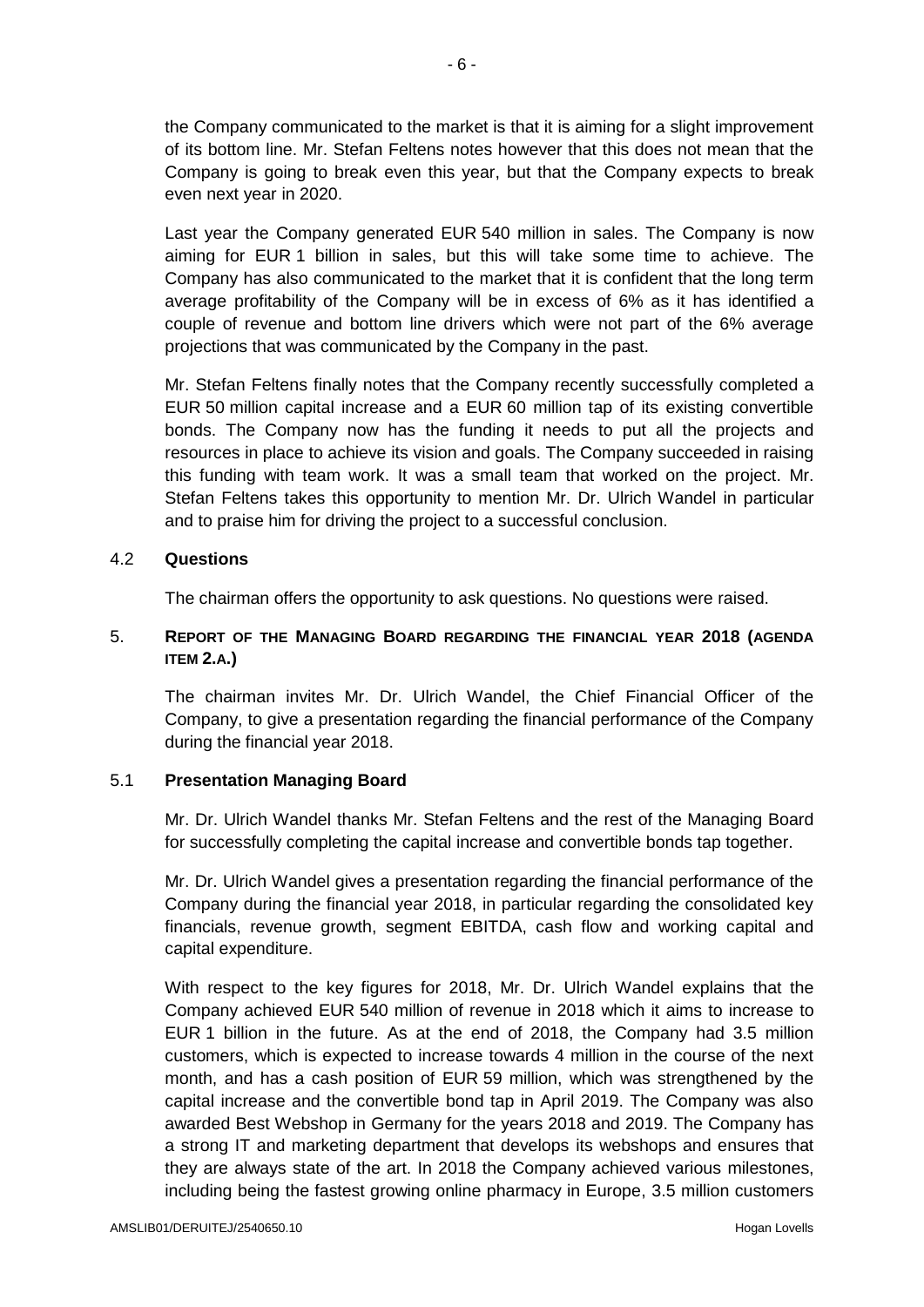with rising basket sizes and the successful integration of the Europa Apotheek business. The Company also expects the electronic script to accelerate the prescription medication business in the future. In addition the Company acquired nu3 in July 2018, which also accelerated the Company's international online penetration. Last but not least, the Company achieved the get an SDAX-listing on 24 September 2018.

Mr. Dr. Ulrich Wandel explains that the Company has an expertise in integrating businesses. This goes back to the first acquisition which the Company made in 2016, which was Farmaline, followed by the acquisitions of Europa Apotheek and nu3. These acquisitions have expanded the Company's product range and also accelerated the Company's online penetration in the international markets. So, what the Company achieved in 2018 was that it expanded the customer base of nu3 and transferred the external operations to Venlo. In 2019 the Company will leverage the IT infrastructure in webshop platforms by moving nu3's platform to the Company's platform, which will result in savings in handling costs for parcels. The Company's site visits are in line with the sales growth. Mr. Dr. Ulrich Wandel notes that the Company successfully installed the Red Points program, which is the Company's customer loyalty program. Customers have responded well to this loyalty program based upon rising basket sizes and the increase in the number of customers. Mr. Dr. Ulrich Wandel explains that basket sales are an important KPI for the Company, and that the basket sizes have increased quite a bit after the acquisition of Europa Apotheek and that the Company expects to continue increasing basket sizes as a result of higher repeat orders (which in 2018 were at 81%).

Mr. Dr. Ulrich Wandel continues with the key financials for 2018. From 2017 to 2018 the Company increased the sales from EUR 284 million to EUR 540 million, and increased the gross profit from EUR 58 million to EUR 99 million. The Company continued growing in the DACH region (Germany, Austria and Switzerland) and in the international countries (including Belgium, France, Italy and Spain). In 2018 the Company introduced DACH region IFRS reporting after its acquisition of nu3. Compared to 2017, the Company also improved its segment profitability in 2018 by EUR 5.4 million in the DACH region and EUR 1.2 million in the international countries.

The profit and loss overview in the Company's consolidated statements for the year ended 31 December 2018 shows that the Company's revenue was almost EUR 540 million with a gross profit of more than EUR 99 million, compared to almost EUR 284 million and almost EUR 58 million respectively in 2017. The result from operations was more negative in 2018, minus EUR 28.7 million compared to minus EUR 19 million in 2017, but that is in line with the Company's strategy after acquiring nu3 in 2018. This also results in a result before tax of minus EUR 34.6 million compared to minus EUR 21.4 million in 2017.

Mr. Dr. Ulrich Wandel turns to the Company's balance sheet and notes that it includes a very big asset relating to the acquisition of Europa Apotheek relating to goodwill and customer base and resulting in tangible assets of almost EUR 200 million and inventory of more than EUR 43 million, compared to inventory of almost EUR 40 million in 2017. Working capital, trade and other receivables increased due to the expansion of the Company's business, and the Company's financial assets (i.e.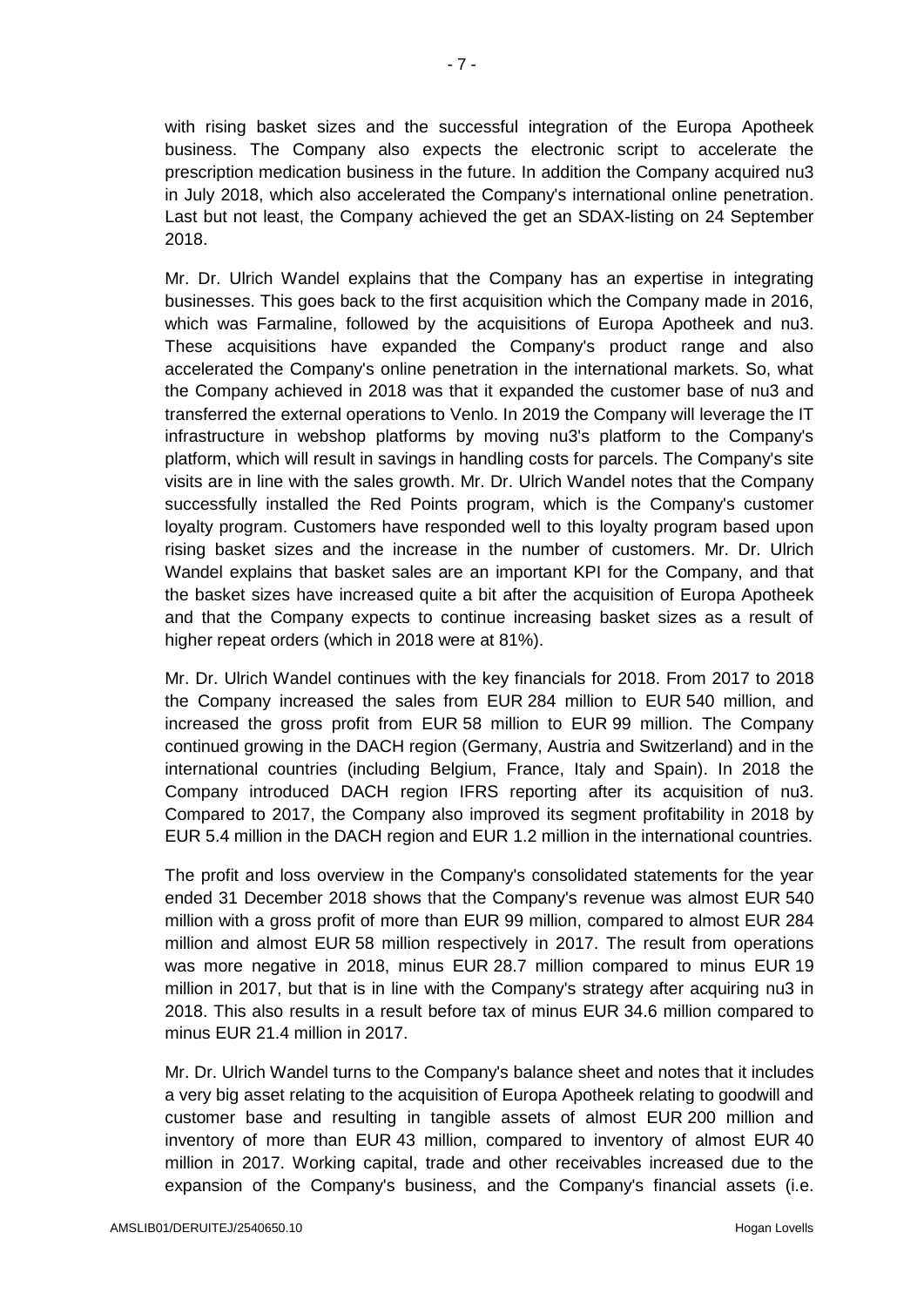investments in short term) increased as a result of the Company's capital increase. On the equity and liabilities side of the balance sheet, the Company's equity was almost EUR 214 million at the end of 2018 compared to EUR 239 million at the end of 2017. The Company's borrowings went up from EUR 4 million to EUR 72 million as a result of the issue of the convertible bond in April 2018 and the tap in April 2019. As a result of the convertible bond tap in April 2019, the Company further increased its cash position in 2019 and is well equipped for future growth.

Mr. Dr. Ulrich Wandel continues with the Company's cash flow statement. In 2018 the Company had operating cash flow of minus EUR 10 million, which was slightly better than in 2017 (minus EUR 14 million). The overall cash flow from operations was almost the same in 2018 compared to 2017. The Company closely monitors its inventory and its receivables as these are items which are also important for the Company to achieve positive operating cash flows in the future. The cash flow from investing activities is almost minus EUR 22 million in 2018 which is investment in short term securities to avoid negative interest.

Mr. Dr. Ulrich Wandel finally notes that from a segment reporting point of view, when you look at 2018 the Company achieved EUR 491 million revenues in the DACH region, of a total of EUR 540 million. In 2018 the gross profit was 17.9% in the DACH region, compared to 23.8% in the international segment. This difference is mostly due to the fact that the Company had an overall share of approximately 30% in prescription medication sales in 2018, with a lower gross margin. But when it comes down to the EBIT level, prescription medication is comparable to the Company's nonprescription (OTC) business. In addition, prescription medication is a high growth market in the future and by the introduction of electronic script it is expected that the Company will increase its sales. Importantly, the segment EBITDA was positive in 2018 in the DACH region (EUR 11.3 million), slightly negative in the international countries, but on a consolidated basis it was positive (almost EUR 6.8 million). The Company's EBITDA is minus EUR 15.6 million, and the adjusted EBITDA is minus EUR 11.8 million, but the Company strives to have a positive EBITDA in 2020.

## 5.2 **Questions**

The chairman offers the opportunity to ask questions. No questions were raised.

## 6. **REPORT REGARDING THE OUTLINES OF THE CORPORATE GOVERNANCE STRUCTURE AND COMPLIANCE WITH THE DUTCH CORPORATE GOVERNANCE CODE (AGENDA ITEM 2.B.)**

The chairman invites Mr. Dr. Ulrich Wandel to give an explanation regarding the outlines of the Company's corporate governance structure and its compliance with the Dutch Corporate Governance Code.

#### 6.1 **Explanation Managing Board**

Mr. Dr. Ulrich Wandel explains the outlines of the Company's corporate governance structure and its compliance with the Dutch Corporate Governance Code in 2018.

There have been no amendments to the Articles of Association since September 2016 and there have been no substantial changes in the Company's corporate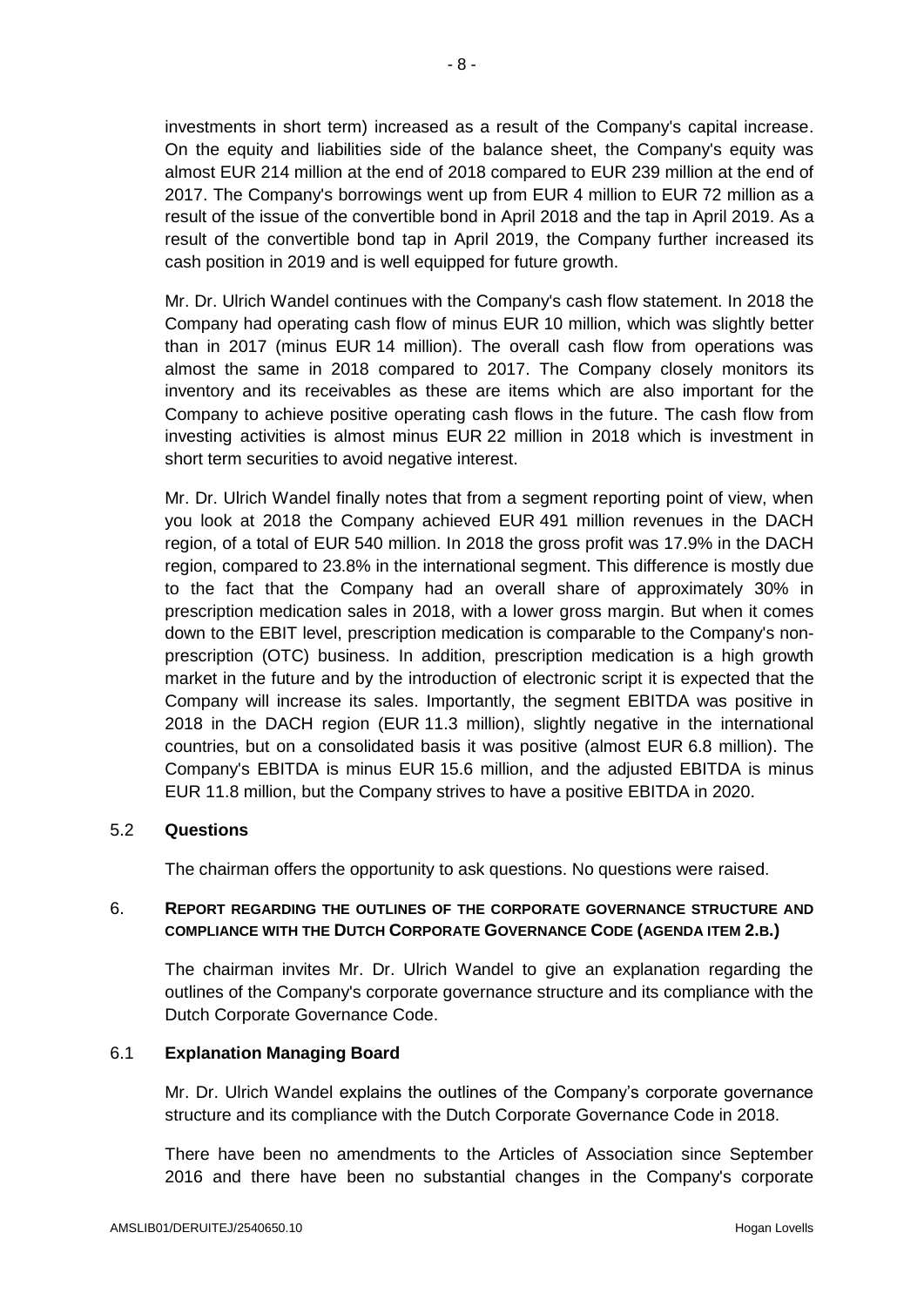governance structure during the financial year 2018, other than the establishment of the audit committee. On 27 December 2018, the Company established an audit committee consisting of two members of the Supervisory Board, Mr. Dr. Björn Söder and Mr. Frank Köhler (the "**Audit Committee**"). The Audit Committee is charged with overseeing financial reporting and disclosure, selection of the independent auditor and the receipt of audit results. The two members of the Audit Committee will report their findings to the Supervisory Board.

The Supervisory Board and the Managing Board act in the awareness that good corporate governance is in the interest of the Company's shareholders and the capital markets and is an important basis for the success of the Company. All business activities are performed in accordance with Dutch law and German capital market law, as the Company's shares are traded on the Frankfurt Stock Exchange. The Company complies with the regulations and requirements of both the Dutch Corporate Governance Code and the German Corporate Governance Code. The Company has implemented most of the provisions the Dutch Corporate Governance Code 2016 and reports thereon in the Annual Report 2018. Due to the growth and the size of the Company, not all provisions of the Dutch Corporate Governance Code 2016 have been implemented yet, the Company is making improvements every year.

The corporate governance statement on pages 107 to 110 of the Annual Report 2018 explains how the Dutch Corporate Governance Code is applied by the Company. The main aspects of the corporate governance structure of the Company are outlined in the relevant section of the combined management report. On pages 109 and 110 of the Annual Report 2018, further information has been provided regarding which principles and best practice provisions the Company deviates from.

Furthermore, the Company acknowledges the importance of good corporate governance and pays considerable attention to continuation and growth of the Company, pursuant to which long-term value creation is realised for the Company.

## 6.2 **Questions**

The chairman offers the opportunity to ask questions. No questions were raised.

## 7. **IMPLEMENTATION OF THE REMUNERATION POLICY (AGENDA ITEM 3.A.)**

The chairman explains that the Company is required to inform the general meeting about the implementation of the remuneration policy for the Managing Board during the past financial year.

## 7.1 **Explanation chairman**

The remuneration report for the Managing Board for the financial year 2018 is included on pages 159 and 173 of the Annual Report 2018. The Company's remuneration policy for the Managing Board was adopted and implemented pursuant to a resolution of the general meeting on 26 April 2018. The remuneration of members of the Managing Board consists of a fixed annual remuneration and stock options. These stock options have been granted pursuant to the management and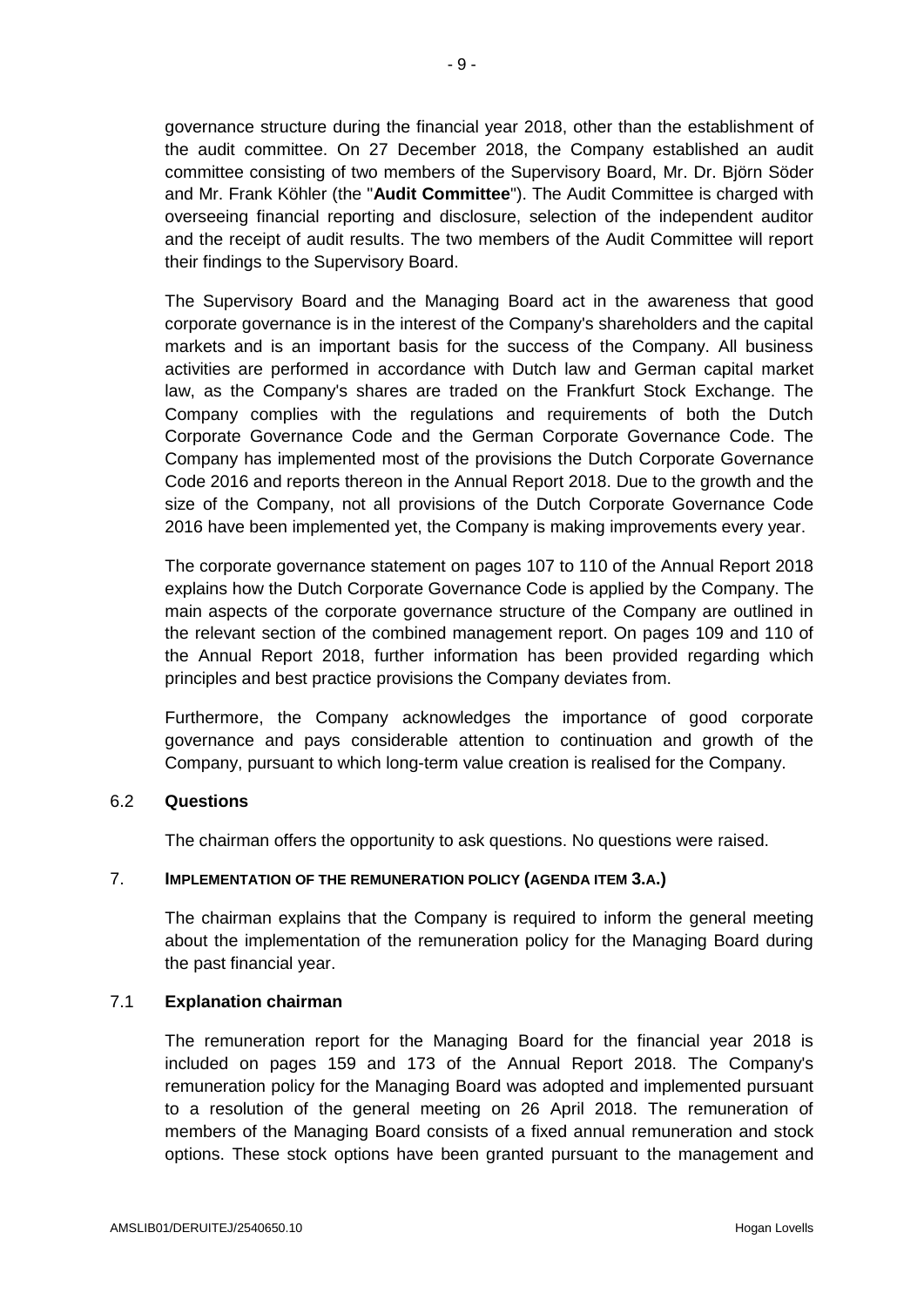employee stock option plan as adopted by the annual general meeting held on 26 April 2018 (the "**2018 Stock Option Plan**").

### 7.2 **Questions**

The chairman offers the opportunity to ask questions. No questions were raised.

# 8. **EXPLANATION BY THE EXTERNAL AUDITOR OF THE AUDIT APPROACH IN RELATION TO THE 2018 ANNUAL ACCOUNTS AND THE REPORT OF THE MANAGING BOARD (AGENDA ITEM 3.B.)**

The chairman notes that the Annual Report 2018 includes the unqualified auditor's statement from BDO. The chairman invites Mr. Pieter-Paul Saasen, who on behalf of BDO, gives a brief explanation of the audit approach of the annual accounts for the financial year 2018 for which he was responsible.

### 8.1 **Explanation external auditor**

Mr. Pieter-Paul Saasen gives a brief explanation of the audit of the 2018 financial statements.

Mr. Pieter-Paul Saasen notes that 2018 was the second year in a row for BDO to audit the Company's financial statements. The legal framework that BDO used to audit the financial statements was IFRS for the Company's consolidated financial statements, Dutch GAAP for the Company's standalone financial statements and the Dutch standards on auditing issued by the NBA in The Netherlands (which is the professional body for Dutch Chartered Accountants). BDO issued a long form auditors report in the Company's 2018 annual report. On page 178, the unqualified audit report on the financial statements is included as issued by BDO. BDO issues an audit report on the financial statements as a whole, which means that BDO does not issue an auditor statement on a separate line item or a separate part of the financial report. BDO also issued an opinion on the report of the Managing Board included in the Company's 2018 annual report, which BDO found is consistent with the financial statements and that there are no inconsistencies as to the financial position of the Company. The other information included in the Company's 2018 annual report is also audited by BDO.

Mr. Pieter-Paul Saasen explains that when looking into BDO's audit approach in more detail, a few phases can be identified during the audit. The first phase is the planning and the risk analysis phase. In this phase, BDO tried to identify the items which require more attention than other items based upon significance and complexity. During the interim audit which takes place in the second part of the financial year, BDO tried to focus on the processes of the Company. In this regard BDO put a lot of emphasis on purchases, on sales and on the logistical process of the Company. During the year-end audit which takes place in January and in February, BDO focused on the financial position of the Company during the balance sheet date, and includes balance sheet items such as intangible assets. BDO put a lot of emphasis on the Company's inventory position (including stocktake procedures), the issue by the Company the convertible bond and the Company's share capital to determine whether or not the Company's share capital is fairly presented in the Company's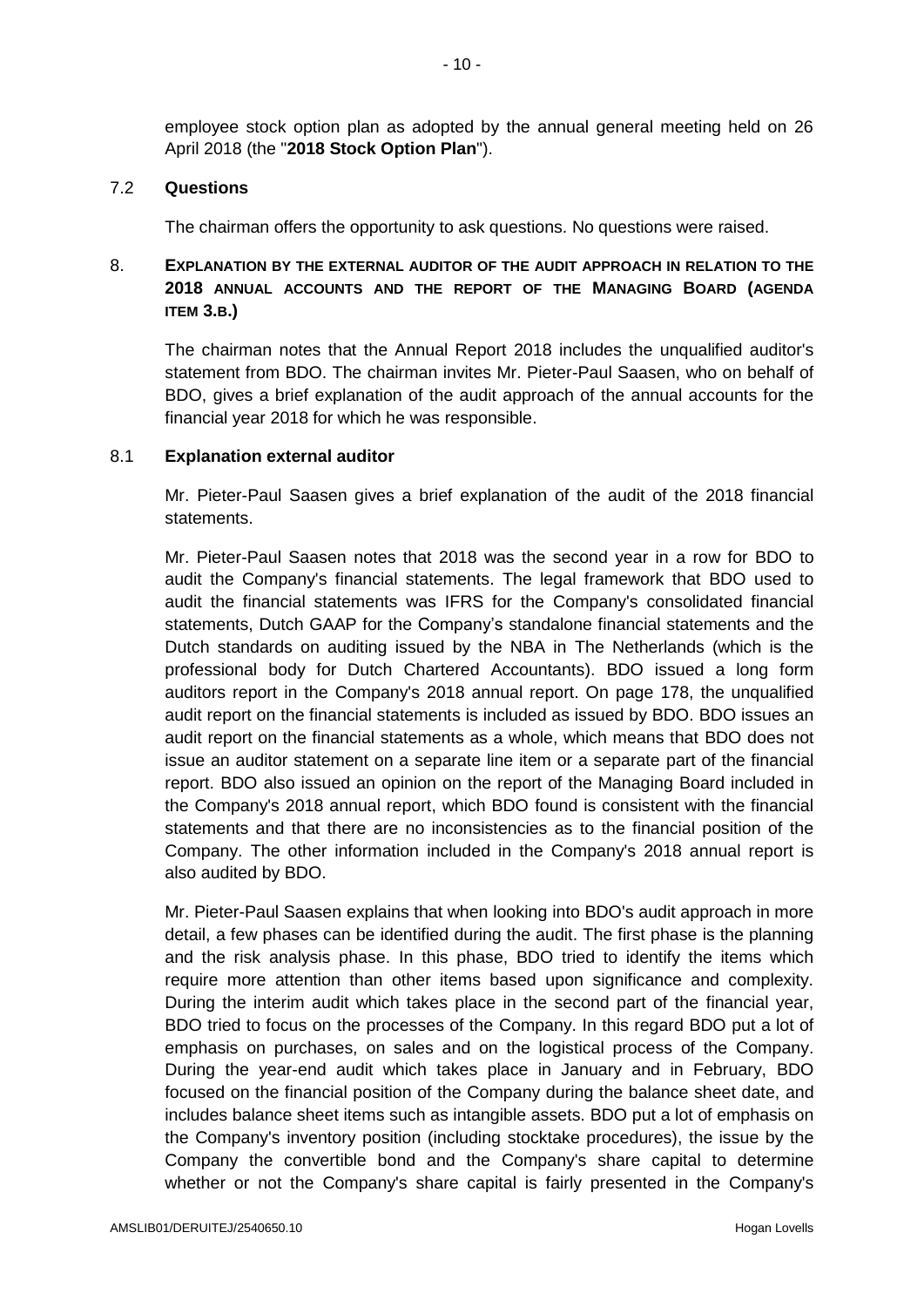financial statements. Other topics that BDO reviewed and assessed as part of the audit include business combinations (including the acquisition of nu3 and the process price allocation which was done by the company), the Company's IT processes and the Company's going concern assumption. The Company maintained a going concern assumption and this assumption was reviewed by BDO as the external auditors.

Mr. Pieter-Paul Saasen finally notes BDO attended meetings of the Supervisory Board and meetings of the newly established Audit Committee. BDO issued a management letter as a result of the interim audit and also issued a board report as a result of the year-end audit. The Company's annual report which has been proposed to be adopted at this meeting includes the long form auditor's report of BDO on pages 178 to 183.

## 8.2 **Questions**

The chairman offers the opportunity to ask questions. No questions were raised.

# 9. **ADOPTION OF THE ANNUAL ACCOUNTS FOR THE FINANCIAL YEAR 2018 (AGENDA ITEM 3.C.)**

The chairman brings into discussion the proposal to adopt the annual accounts for the financial year 2018 and invites Mr. Dr. Ulrich Wandel to give a short explanation regarding the proposal.

### 9.1 **Explanation Managing Board**

Mr. Dr. Ulrich Wandel explains that it is proposed to adopt the annual accounts for the financial year 2018. On 27 February 2019, the members of the Managing Board and the Supervisory Board signed the annual accounts for the financial year 2018 drawn up by the Managing Board. BDO, the Company's external auditor, has audited the annual accounts for the financial year 2018 and has issued an auditor's report with an unqualified audit opinion thereon, which is included in the annual accounts. The report of the Supervisory Board is also included in the annual accounts for the financial year 2018.

The annual accounts for the financial year 2018 were published on 15 March 2019 and are submitted for adoption by the general meeting in this meeting.

### 9.2 **Questions**

The chairman offers the opportunity to ask questions. No questions were raised.

#### 9.3 **Resolution**

The chairman puts the proposal to voting and reminds the shareholders present or represented of the voting card procedure.

#### 10. **RESERVATION AND DIVIDEND POLICY (AGENDA ITEM 3.D.)**

The chairman invites Mr. Dr. Ulrich Wandel to give an explanation regarding the Company's reservation and dividend policy for the financial year 2018.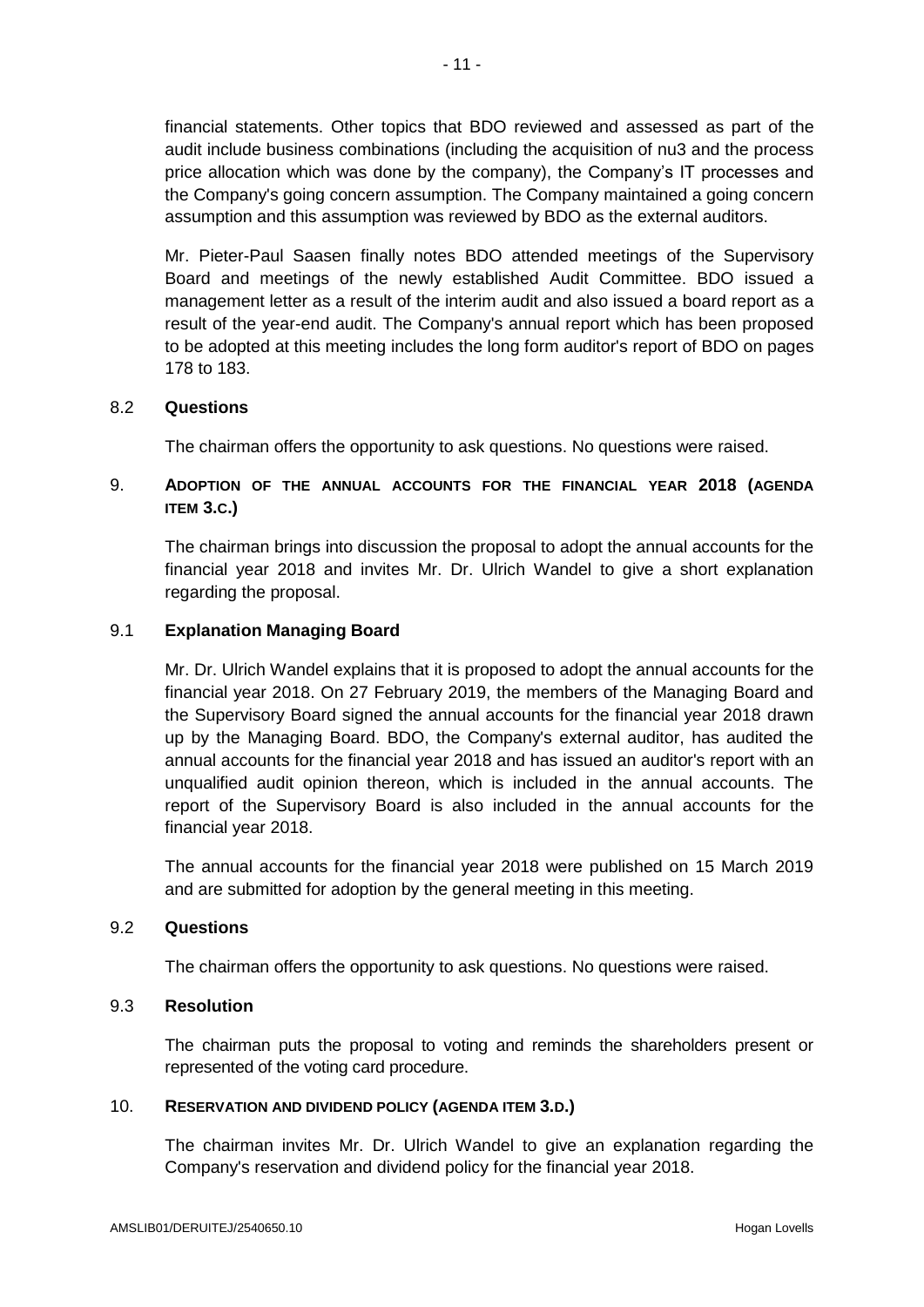## 10.1 **Explanation Managing Board**

Mr. Dr. Ulrich Wandel gives a presentation regarding the Company's reservation and dividend policy for the financial year of 2018.

Mr. Dr. Ulrich Wandel explains that due to the Company's European growth story and online pharmacy leadership, current results are not yet positive and therefore lead to a decrease of other reserves. The Company is still in a loss-making position. Therefore the Company will not yet pay out dividends to its shareholders. A detailed dividend policy will be defined when positive reserves allow for dividend payments to be made.

### 10.2 **Questions**

The chairman offers the opportunity to ask questions. No questions were raised.

#### 11. **PROPOSAL TO ALLOCATE THE RESULTS OF THE FINANCIAL YEAR 2018 (AGENDA ITEM 3.E.)**

The chairman brings into discussion the proposal to allocate the results for the financial year 2018 to the Company's accumulated net loss and invites Mr. Dr. Ulrich Wandel to give a short explanation regarding the proposal.

#### 11.1 **Explanation Managing Board**

Mr. Dr. Ulrich Wandel explains that it is proposed by the Managing Board, with the prior approval of the Supervisory Board and in accordance with the Company's reservation and dividend policy, to allocate the results for the financial year 2018 to the Company's accumulated net loss.

## 11.2 **Questions**

The chairman offers the opportunity to ask questions. No questions were raised.

#### 11.3 **Resolution**

The chairman puts the proposal to voting by using the voting cards.

## 12. **DISCHARGE FROM LIABILITY OF ALL MEMBERS OF THE MANAGING BOARD FOR THE PERFORMANCE OF THEIR DUTIES DURING THE PAST FINANCIAL YEAR (AGENDA ITEM 4.A.)**

The chairman brings into discussion the proposal to grant discharge to the members of the Managing Board from liability for the performance of their duties during the past financial year.

#### 12.1 **Explanation chairman**

The chairman explains that it is proposed to grant discharge to all members of the Managing Board from liability for their management and conducted policy during the financial year 2018, insofar as the performance of such duties is disclosed in the annual accounts for the financial year 2018 or has otherwise been disclosed to the general meeting.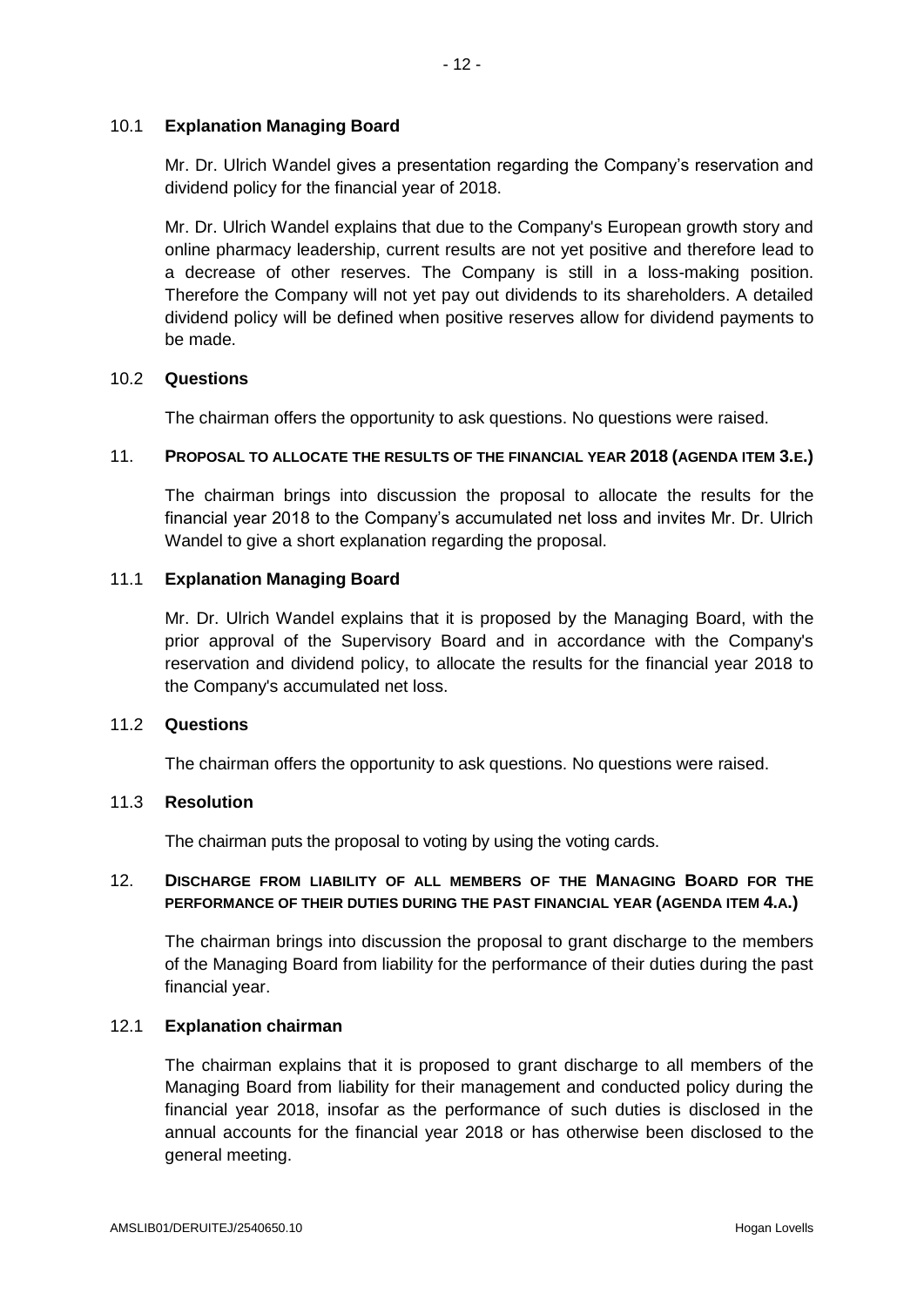## 12.2 **Questions**

The chairman offers the opportunity to ask questions. No questions were raised.

## 12.3 **Resolution**

The chairman puts the proposal to voting by using the voting cards.

# 13. **DISCHARGE FROM LIABILITY OF ALL MEMBERS OF THE SUPERVISORY BOARD FOR THE PERFORMANCE OF THEIR DUTIES DURING THE PAST FINANCIAL YEAR (AGENDA ITEM 4.B.)**

The chairman brings into discussion the proposal to grant discharge to the members of the Supervisory Board from liability for the performance of their duties during the past financial year and invites Mr. Dr. Ulrich Wandel to give a short explanation regarding the proposal.

## 13.1 **Explanation Managing Board**

Mr. Dr. Ulrich Wandel explains that it is proposed to grant discharge to all members of the Supervisory Board from liability for their supervision on the (policies of the) Managing Board and the general course of affairs of the Company and its affiliated business during the financial year 2018, insofar as the performance of such duties is disclosed in the annual accounts for the financial year 2018 or has otherwise been disclosed to the general meeting.

### 13.2 **Questions**

The chairman offers the opportunity to ask questions. No questions were raised.

#### 13.3 **Resolution**

The chairman puts the proposal to voting by using the voting cards.

## 14. **APPOINTMENT OF THE EXTERNAL AUDITOR TO AUDIT THE ANNUAL ACCOUNTS OF THE COMPANY FOR THE FINANCIAL YEAR ENDING 31 DECEMBER 2019 (AGENDA ITEM 5.A.)**

The chairman brings into discussion the agenda item regarding the appointment of the external auditor of the Company for the financial year ending 31 December 2019, and invites Mr. Dr. Björn Söder, member of the Supervisory Board and of the Audit Committee, to give a short explanation regarding this agenda item.

## 14.1 **Explanation Supervisory Board / Audit Committee**

Mr. Dr. Björn Söder notes that BDO has not been nominated for re-appointed as the external auditor of the Company for the financial year ending 31 December 2019. The lead audit partner of BDO as well as the senior manager responsible for the Company left BDO unexpectedly, which made the Supervisory Board and the Managing Board reconsider the auditor appointment. Mr. Dr. Björn Söder thanks BDO for the support rendered over the last years.

Mr. Dr. Björn Söder explains that the Supervisory Board nominates Mazars Accountants N.V. to be appointed as external auditor of the Company for the financial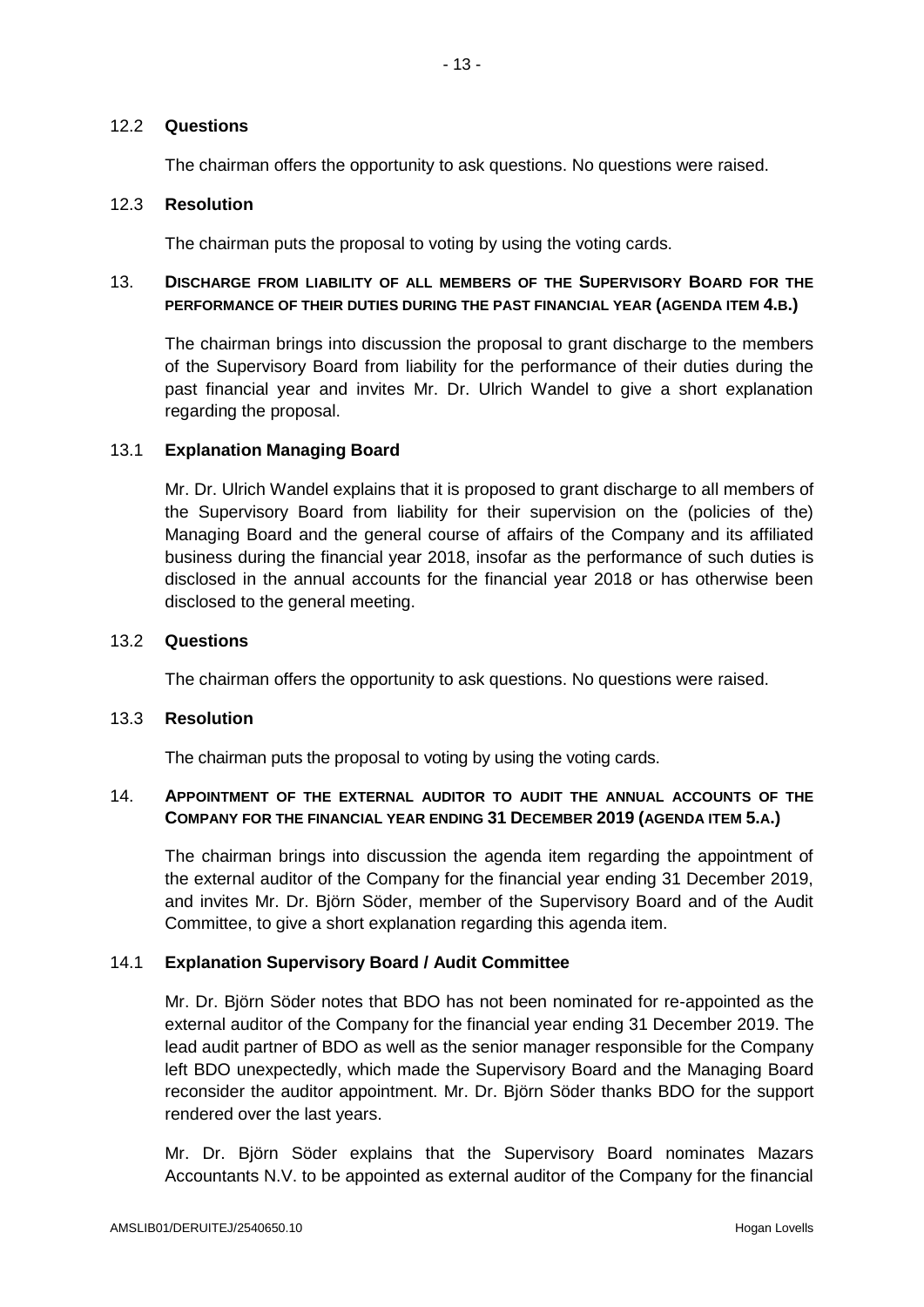year ending 31 December 2019. This nomination is made upon the recommendation and advice of the Audit Committee and the Managing Board. The Audit Committee submitted its recommendation and advice based upon, among other things, a selection procedure and the best offer for providing the required auditing services to the Company.

## 14.2 **Questions**

The chairman offers the opportunity to ask questions. No questions were raised.

### 14.3 **Resolution**

The chairman puts the proposal to voting by using the voting cards.

## 15. **NOTICE OF RESIGNATION OF MR. MICHAEL KÖHLER AS A MEMBER OF THE MANAGING BOARD (AGENDA ITEM 6.A.)**

The chairman informs the general meeting that Mr. Michael Köhler has stepped down and resigned as member of the Managing Board after being with the Company for 17 years. The chairman explains that Mr. Michael Köhler's resignation took effect as per 31 December 2018 and that Mr. Michael Köhler will continue to actively support the Company as a consultant.

The chairman invites Mr. Stefan Feltens to say a few words to Mr. Michael Köhler.

### 15.1 **Words of thanks**

Mr. Stefan Feltens thanks Mr. Michael Köhler and expresses the Company's appreciation for Mr. Michael Köhler's dedication and leadership.

## 15.2 **Questions**

The chairman offers the opportunity to ask questions. No questions were raised.

## 16. **FINAL DISCHARGE FROM LIABILITY OF MR. MICHAEL KÖHLER FOR THE PERFORMANCE OF HIS DUTIES AS MEMBER OF THE MANAGING BOARD (AGENDA ITEM 6.B.)**

The chairman brings into discussion the proposal to grant final discharge to Mr. Michael Köhler from liability for the performance of his duties during the past financial year.

#### 16.1 **Explanation chairman**

The chairman explains that it is proposed to grant final discharge to Mr. Michael Köhler from liability for the management performed by him up to and including 31 December 2018, insofar as the performance of such duties has been disclosed to the general meeting.

#### 16.2 **Questions**

The chairman offers the opportunity to ask questions. No questions were raised.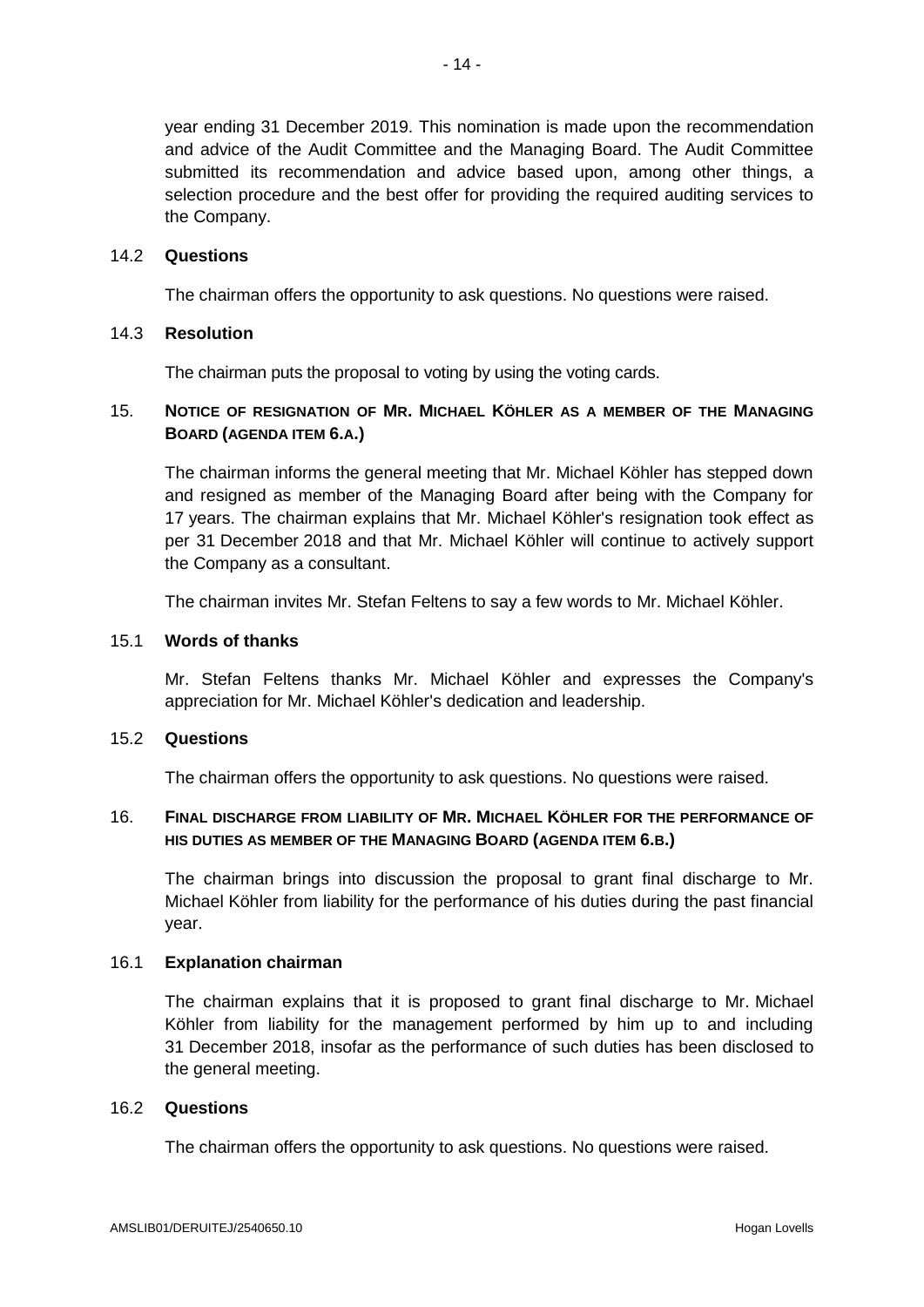## 16.3 **Resolution**

The chairman puts the proposal to voting by using the voting cards.

# 17. **APPOINTMENT OF MR. STEFAN FELTENS AS A MEMBER OF THE MANAGING BOARD (AGENDA ITEM 6.C.)**

The chairman brings into discussion the proposal to appoint Mr. Stefan Feltens as a member of the Managing Board and to serve as Chief Executive Officer of the Company.

## 17.1 **Explanation chairman**

The chairman explains that in accordance with article 14 of the Articles of Association, the Supervisory Board has submitted to the general meeting a nomination to appoint Mr. Stefan Feltens as a member of the Managing Board for a four-year term ending at the close of the annual general meeting to be held in 2023. If appointed, Mr. Stefan Feltens will serve as Chief Executive Officer of the Company.

Mr. Stefan Feltens complies with the provisions of Section 2:132a of the Dutch Civil Code limiting the number of supervisory positions that may be held by managing board members of certain large companies within the meaning of such provisions.

Mr. Stefan Feltens' terms of employment are in accordance with the remuneration policy for the Managing Board as adopted by the annual general meeting held on 26 April 2018 (the "**Remuneration Policy**"). The remuneration of Mr. Stefan Feltens determined in his employment agreement has been determined by the Supervisory Board in accordance with the Remuneration Policy. The main elements of the employment agreement of Mr. Stefan Feltens were made available on the Company's website prior to the notice convening this meeting in accordance with best practice provision 3.4.2 of the Dutch Corporate Governance Code.

## 17.2 **Questions**

The chairman offers the opportunity to ask questions. No questions were raised.

## 17.3 **Resolution**

The chairman puts the proposal to voting by using the voting cards.

# 18. **APPROVAL AND RATIFICATION OF GRANTING STOCK OPTIONS TO MR. STEFAN FELTENS (AGENDA ITEM 6.D.)**

The chairman brings into discussion the proposal to approve and ratify the granting of stock options to Mr. Stefan Feltens.

# 18.1 **Explanation chairman**

The chairman explains that further to the 2018 Stock Option Plan, the Company granted 35,000 stock options to Mr. Stefan Feltens before he became the Chief Executive Officer of the Company.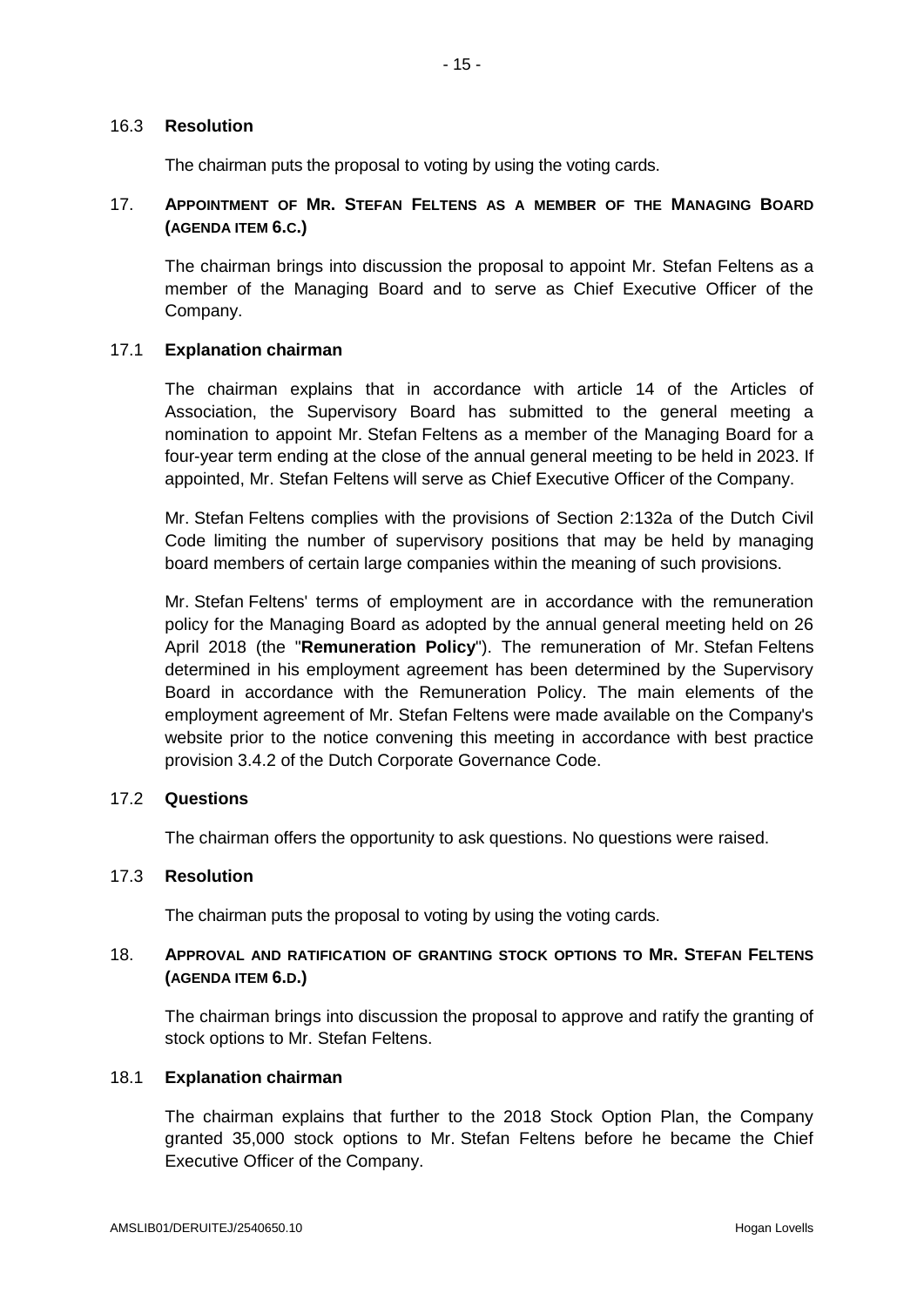It is proposed to approve and ratify the granting of 35,000 stock options to Mr. Feltens.

#### 18.2 **Questions**

The chairman offers the opportunity to ask questions. No questions were raised.

### 18.3 **Resolution**

The chairman puts the proposal to voting by using the voting cards.

## 19. **RE-APPOINTMENT OF MR. DR. ULRICH WANDEL AS A MEMBER OF THE MANAGING BOARD (AGENDA ITEM 6.E.)**

The chairman brings into discussion the proposal to re-appoint Mr. Dr. Ulrich Wandel as a member of the Managing Board.

#### 19.1 **Explanation chairman**

The chairman informs the general meeting that Mr. Dr. Ulrich Wandel was appointed as a member of the Managing Board with effect as per 30 September 2015. His first four-year term expires after this meeting, on 29 September 2019.

The chairman explains that in accordance with article 14 of the Articles of Association, the Supervisory Board has submitted to the general meeting a nomination to re-appoint Mr. Dr. Ulrich Wandel as a member of the Managing Board for a new one-year term ending at the close of the annual general meeting to be held in 2020. If re-appointed, Mr. Dr. Ulrich Wandel will continue to fulfil the role of Chief Financial Officer of the Company.

Mr. Dr. Ulrich Wandel's terms of employment are in accordance with the Remuneration Policy. The main elements of the employment agreement of Mr. Dr. Ulrich Wandel were made available on the Company's website prior to the notice convening this meeting in accordance with best practice provision 3.4.2 of the Dutch Corporate Governance Code.

## 19.2 **Questions**

The chairman offers the opportunity to ask questions. No questions were raised.

## 19.3 **Resolution**

The chairman puts the proposal to voting by using the voting cards.

## 20. **RE-APPOINTMENT OF MS. THERESA HOLLER AS A MEMBER OF THE MANAGING BOARD (AGENDA ITEM 6.F.)**

The chairman brings into discussion the proposal to re-appoint Ms. Theresa Holler as a member of the Managing Board.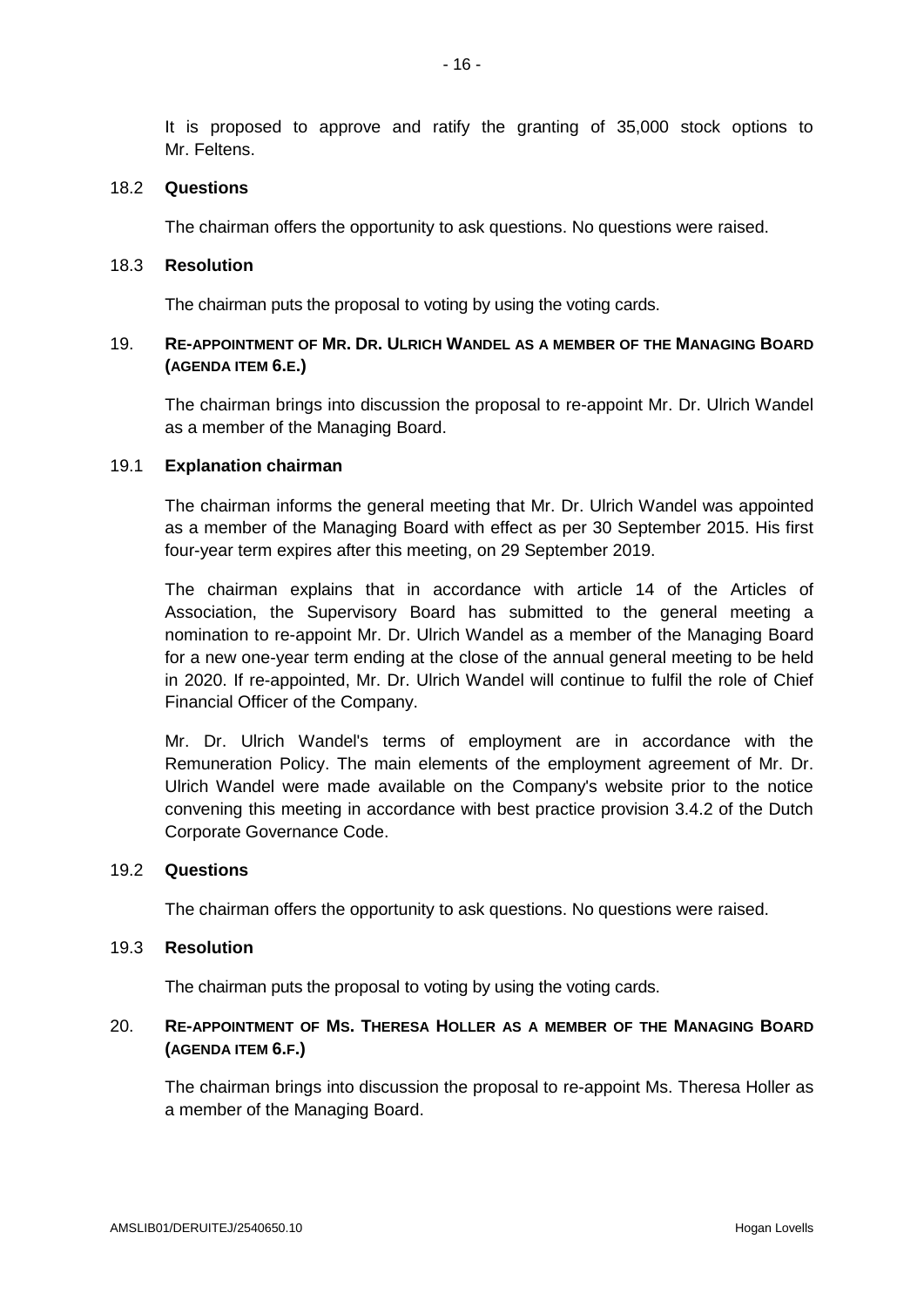### 20.1 **Explanation chairman**

The chairman informs the general meeting that Ms. Theresa Holler was appointed as a member of the Managing Board with effect as per 30 September 2015. Her first four-year term expires after this meeting, on 29 September 2019.

The chairman explains that in accordance with article 14 of the Articles of Association, the Supervisory Board has submitted to the general meeting a nomination to re-appoint Ms. Theresa Holler as a member of the Managing Board for a new four-year term ending at the close of the annual general meeting to be held in 2023. If re-appointed, Ms. Theresa Holler will continue to fulfil the role of Chief Operating Officer of the Company.

Ms. Theresa Holler's terms of employment are in accordance with the Remuneration Policy. The main elements of the employment agreement of Ms. Theresa Holler were made available on the Company's website prior to the notice convening this meeting in accordance with best practice provision 3.4.2 of the Dutch Corporate Governance Code.

#### 20.2 **Questions**

The chairman offers the opportunity to ask questions. No questions were raised.

### 20.3 **Resolution**

The chairman puts the proposal to voting by using the voting cards.

## 21. **RE-APPOINTMENT OF MR. STEPHAN WEBER AS A MEMBER OF THE MANAGING BOARD (AGENDA ITEM 6.G.)**

The chairman brings into discussion the proposal to re-appoint Mr. Stephan Weber as a member of the Managing Board.

### 21.1 **Explanation chairman**

The chairman informs the general meeting that Mr. Stephan Weber was appointed as a member of the Managing Board with effect as per 30 September 2015. His first four-year term expires after this meeting, on 29 September 2019.

The chairman explains that in accordance with article 14 of the Articles of Association, the Supervisory Board has submitted to the general meeting a nomination to re-appoint Mr. Stephan Weber as a member of the Managing Board for a new four-year term ending at the close of the annual general meeting to be held in 2023. If re-appointed, Mr. Stephan Weber will continue to fulfil the roles of Chief Marketing Officer of the Company and Deputy Chief Executive Officer of the Company.

Mr. Stephan Weber's terms of employment are in accordance with the Remuneration Policy. The main elements of the employment agreement of Mr. Stephan Weber were made available on the Company's website prior to the notice convening this meeting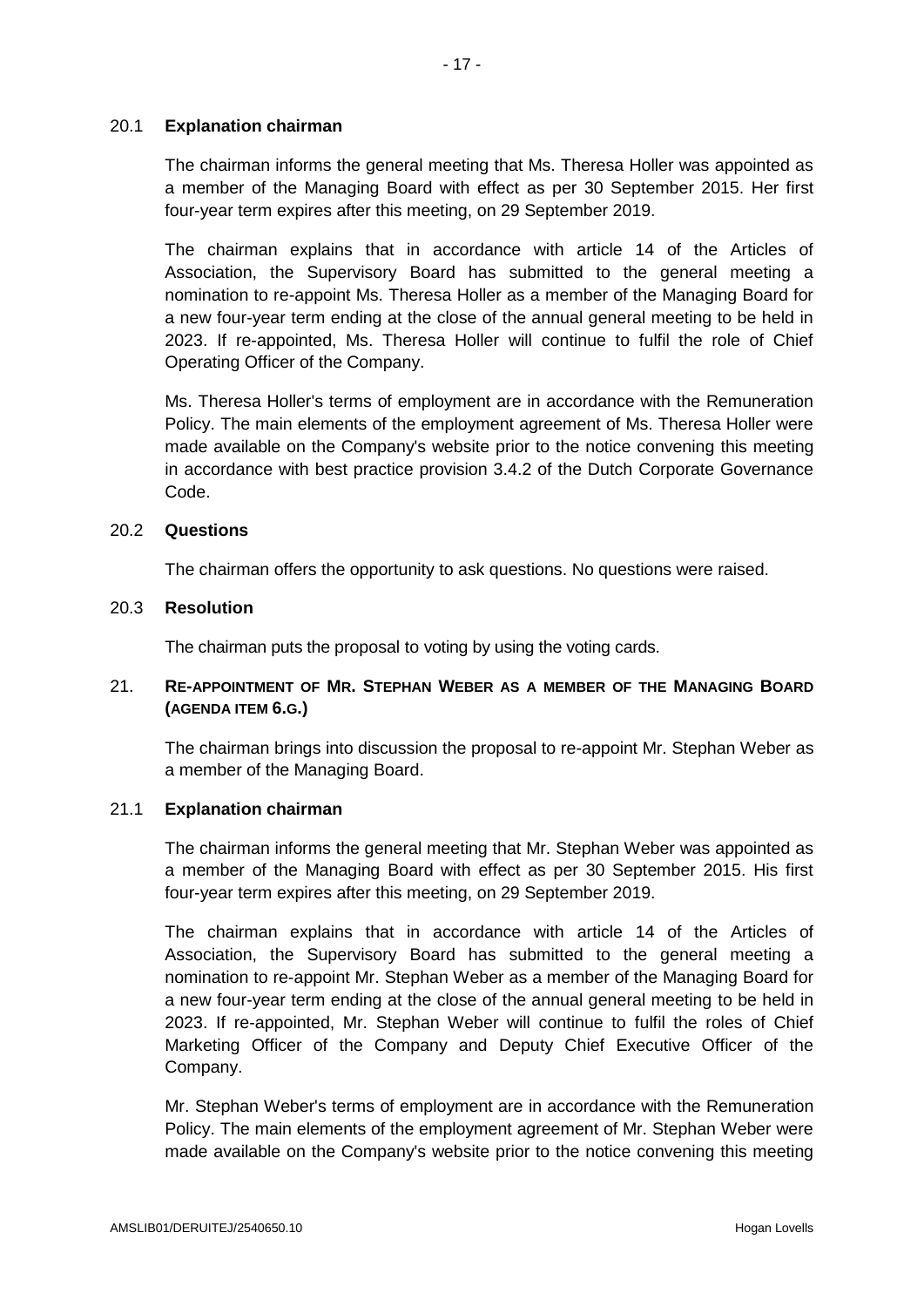in accordance with best practice provision 3.4.2 of the Dutch Corporate Governance Code.

### 21.2 **Questions**

The chairman offers the opportunity to ask questions. No questions were raised.

### 21.3 **Resolution**

The chairman puts the proposal to voting by using the voting cards.

## 22. **RE-APPOINTMENT OF MR. MARC FISCHER AS A MEMBER OF THE MANAGING BOARD (AGENDA ITEM 6.H.)**

The chairman brings into discussion the proposal to re-appoint Mr. Marc Fischer as a member of the Managing Board.

## 22.1 **Explanation chairman**

The chairman informs the general meeting that Mr. Marc Fischer was appointed as a member of the Managing Board with effect as per 30 September 2015. His first fouryear term expires after this meeting, on 29 September 2019.

The chairman explains that in accordance with article 14 of the Articles of Association, the Supervisory Board has submitted to the general meeting a nomination to re-appoint Mr. Marc Fischer as a member of the Managing Board for a new four-year term ending at the close of the annual general meeting to be held in 2023. If re-appointed, Mr. Marc Fischer will continue to fulfil the role of Chief Information Officer of the Company.

Mr. Marc Fischer's terms of employment are in accordance with the Remuneration Policy. The main elements of the employment agreement of Mr. Marc Fischer were made available on the Company's website prior to the notice convening this meeting in accordance with best practice provision 3.4.2 of the Dutch Corporate Governance Code.

#### 22.2 **Questions**

The chairman offers the opportunity to ask questions. No questions were raised.

## 22.3 **Resolution**

The chairman puts the proposal to voting by using the voting cards.

## 23. **RE-APPOINTMENT OF MR. JAN PYTTEL AS A MEMBER OF THE SUPERVISORY BOARD (AGENDA ITEM 7.A.)**

The chairman brings into discussion the proposal to re-appoint him, Mr. Jan Pyttel, as a member of the Supervisory Board.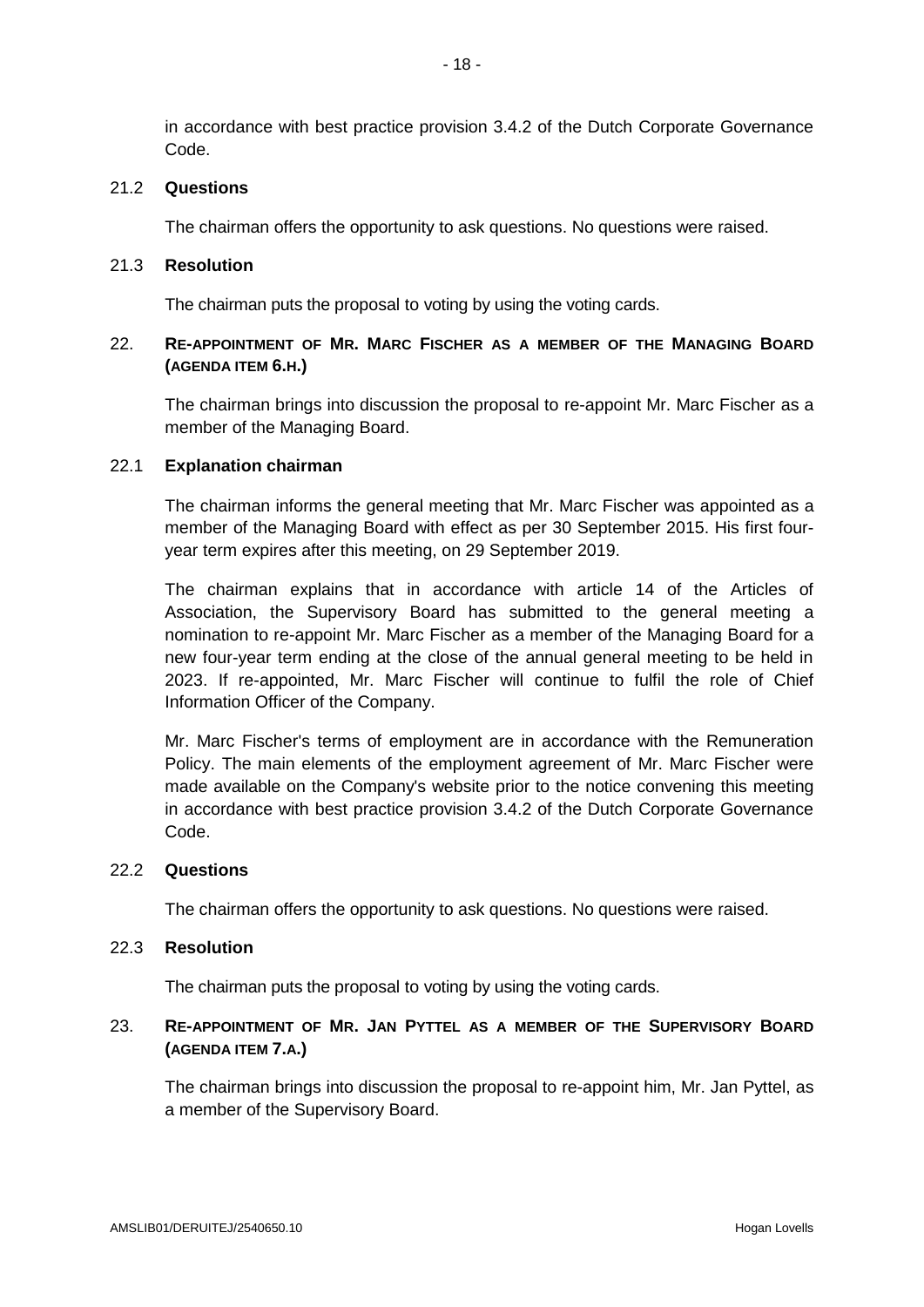### 23.1 **Explanation chairman**

The chairman explains that in accordance with article 20 of the Articles of Association, the Supervisory Board has submitted to the general meeting a nomination to re-appoint him as a member of the Supervisory Board for a new twoyear term ending at the close of the annual general meeting to be held in 2021.

The chairman informs the general meeting that he has been a member of the Supervisory Board since 23 September 2016, and that he is considered to be independent in the sense of best practice provision 2.1.8 of the Dutch Corporate Governance Code.

#### 23.2 **Questions**

The chairman offers the opportunity to ask questions. No questions were raised.

### 23.3 **Resolution**

The chairman puts the proposal to voting by using the voting cards.

## 24. **RE-APPOINTMENT OF MR. BJÖRN SÖDER AS A MEMBER OF THE SUPERVISORY BOARD (AGENDA ITEM 7.B.)**

The chairman brings into discussion the proposal to re-appoint Mr. Dr. Björn Söder as a member of the Supervisory Board.

## 24.1 **Explanation chairman**

The chairman explains that in accordance with article 20 of the Articles of Association, the Supervisory Board has submitted to the general meeting a nomination to re-appoint Mr. Dr. Björn Söder as a member of the Supervisory Board for a new four-year term ending at the close of the annual general meeting to be held in 2023.

Mr. Dr. Björn Söder has been a member of the Supervisory Board since 23 September 2016. He is considered to be independent in the sense of best practice provision 2.1.8 of the Dutch Corporate Governance Code.

#### 24.2 **Questions**

The chairman offers the opportunity to ask questions. No questions were raised.

# 24.3 **Resolution**

The chairman puts the proposal to voting by using the voting cards.

# 25. **RE-APPOINTMENT OF MR. FRANK KÖHLER AS A MEMBER OF THE SUPERVISORY BOARD (AGENDA ITEM 7.C.)**

The chairman brings into discussion the proposal to re-appoint Mr. Frank Köhler as a member of the Supervisory Board.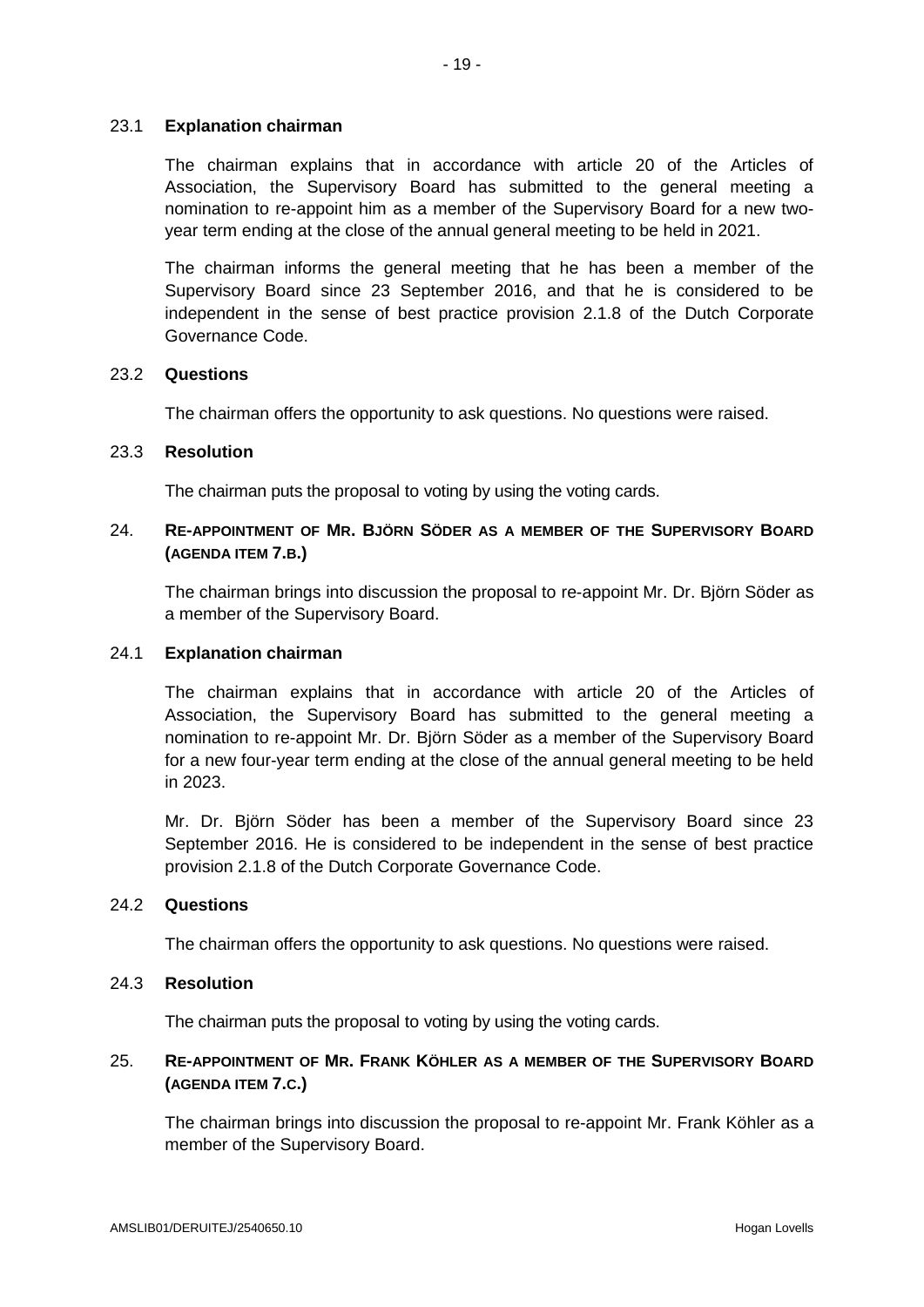### 25.1 **Explanation chairman**

The chairman explains that in accordance with article 20 of the Articles of Association, the Supervisory Board has submitted to the general meeting a nomination to re-appoint Mr. Frank Köhler as a member of the Supervisory Board for a new four-year term ending at the close of the annual general meeting to be held in 2023.

Mr. Frank Köhler has been a member of the Supervisory Board since 23 September 2016. Mr. Frank Köhler and Mr. Michael Köhler are brothers and Mr. Michael Köhler was a member of the Managing Board until 31 December 2018, and for this reason Mr. Frank Köhler is not considered to be independent in the sense of best practice provision 2.1.8 of the Dutch Corporate Governance Code. As explained in the corporate governance section of the report of the Supervisory Board for the financial year 2018, the Company deviates from best practice provision 2.1.8 of the Dutch Corporate Governance Code in relation to members of the Supervisory Board.

#### 25.2 **Questions**

The chairman offers the opportunity to ask questions. No questions were raised.

## 25.3 **Resolution**

The chairman puts the proposal to voting by using the voting cards.

## 26. **RE-APPOINTMENT OF MR. JÉRÔME COCHET AS A MEMBER OF THE SUPERVISORY BOARD (AGENDA ITEM 7.D.)**

The chairman brings into discussion the proposal to re-appoint Mr. Jérôme Cochet as a member of the Supervisory Board.

#### 26.1 **Explanation chairman**

The chairman explains that in accordance with article 20 of the Articles of Association, the Supervisory Board has submitted to the general meeting a nomination to re-appoint Mr. Jérôme Cochet as a member of the Supervisory Board for a new four-year term ending at the close of the annual general meeting to be held in 2023.

Mr. Jérôme Cochet has been a member of the Supervisory Board since 23 September 2016. He is considered to be independent in the sense of best practice provision 2.1.8 of the Dutch Corporate Governance Code.

#### 26.2 **Questions**

The chairman offers the opportunity to ask questions. No questions were raised.

## 26.3 **Resolution**

The chairman puts the proposal to voting by using the voting cards.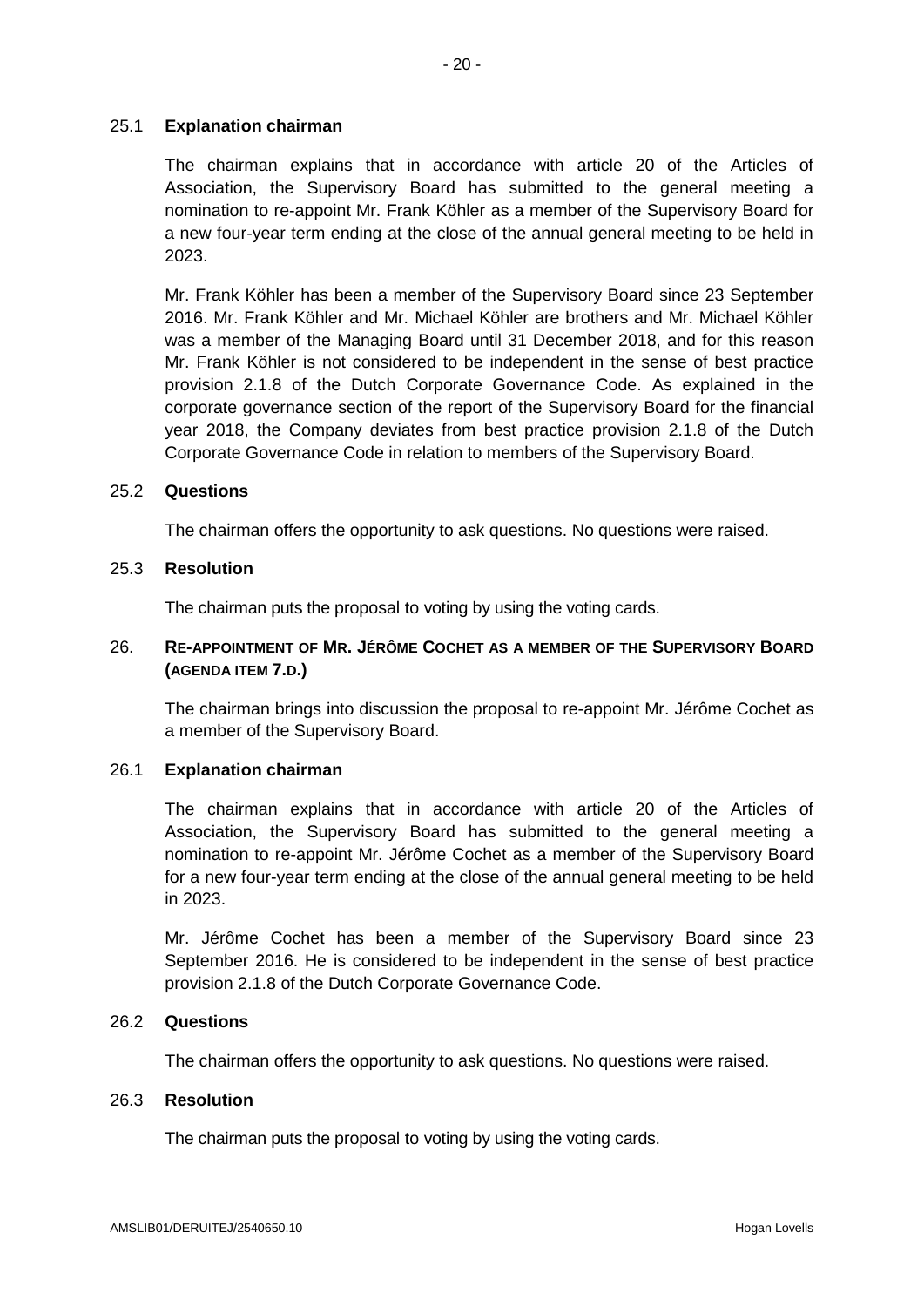# 27. **PROPOSAL REGARDING THE GRANTING OF RIGHTS TO ACQUIRE SHARES (STOCK OPTIONS) TO EMPLOYEES (AGENDA ITEM 8.A.)**

The chairman brings into discussion the proposal to authorise the Managing Board as the corporate body authorised to grant rights to acquire shares in connection with a new employee stock option plan which will be implemented, and invites Mr. Dr. Ulrich Wandel to give a short explanation regarding the proposal.

# 27.1 **Explanation Managing Board**

Mr. Dr. Ulrich Wandel explains that a new employee stock option plan will be implemented pursuant to which certain employees of the Company can be granted rights to acquire shares in the share capital of the Company (stock options) (the "**New ESOP**"). The New ESOP will be implemented in addition to the 2018 Stock Option Plan. The key elements of the New ESOP were set out and described in the notice convening this meeting.

It is proposed to authorise the Managing Board as the corporate body to grant rights to acquire shares, subject to the prior approval of the Supervisory Board, up to a maximum of 2% of the total number of issued shares outstanding on the date of this meeting (i.e. up to a maximum of 2% of 13,463,815 shares) under, pursuant to and in connection with the New ESOP for the calendar year 2019.

It is envisaged that further authorisation(s) will be granted to the Managing Board at the next annual general meeting(s) to grant rights to acquire shares under, pursuant to and in connection with the New ESOP.

## 27.2 **Questions**

The chairman offers the opportunity to ask questions. No questions were raised.

## 27.3 **Resolution**

The chairman puts the proposal to voting by using the voting cards.

# 28. **REVOCATION OF THE CURRENT DESIGNATION OF THE MANAGING BOARD AS THE CORPORATE BODY AUTHORISED TO ISSUE SHARES AND/OR GRANT RIGHTS TO ACQUIRE SHARES SUBJECT TO CERTAIN CONDITIONS (AGENDA ITEM 9.A.)**

The chairman brings into discussion the agenda item regarding the revocation of the current designation of the Managing Board as the corporate body authorised to issue shares and/or grant rights to acquire shares subject to certain conditions, and invites Mr. Dr. Ulrich Wandel to give a short explanation regarding this agenda item.

## 28.1 **Explanation Managing Board**

Mr. Dr. Ulrich Wandel explains that as part of the successful completion of the Company's EUR 50 million capital increase and the EUR 60 million tap of Company's existing convertible bonds earlier this month, the Managing Board resolved to issue shares and grant rights to acquire shares in the share capital of the Company under its current delegated authority given pursuant to the resolution of the general meeting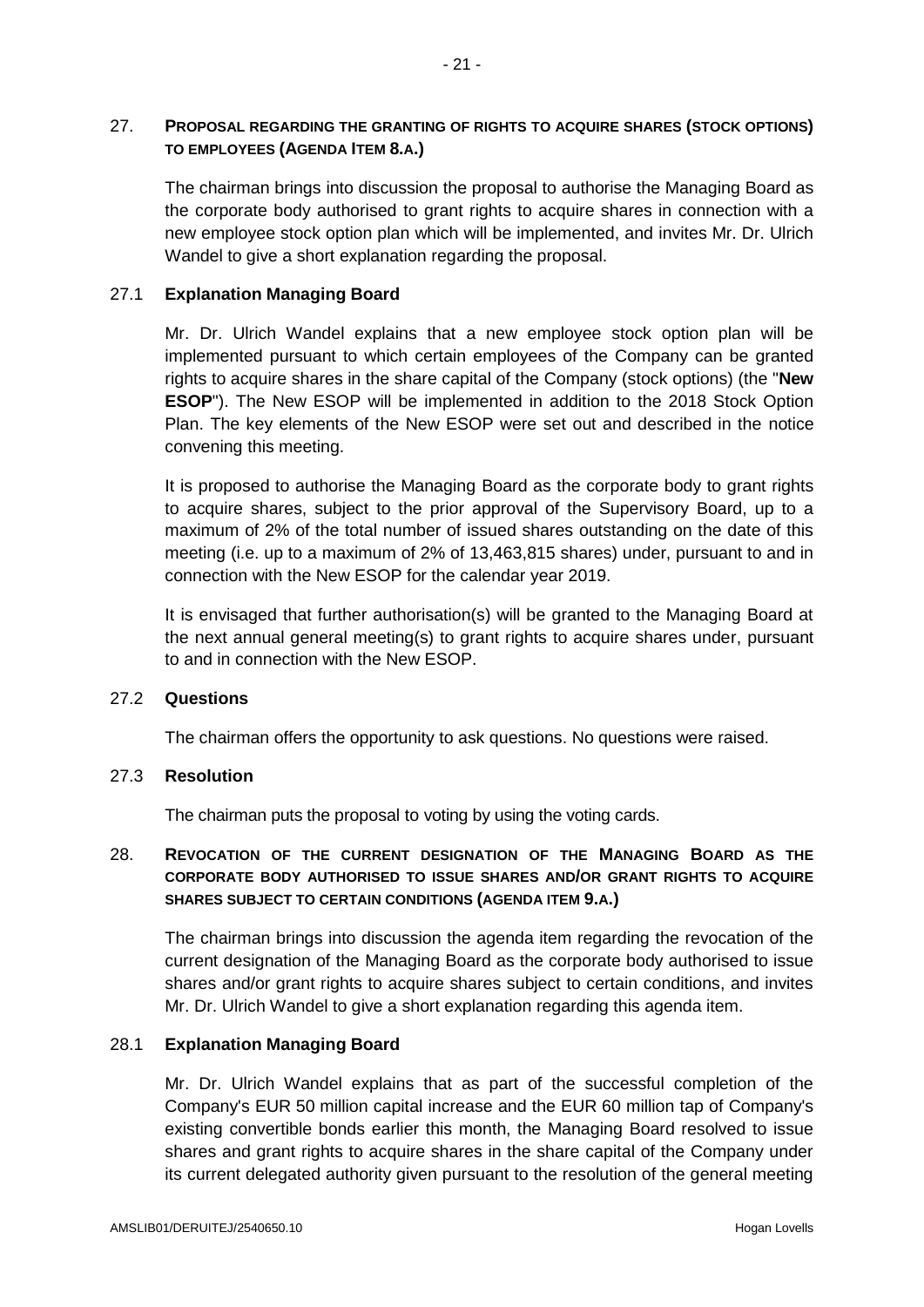on 26 April 2018, equalling 20% of the issued and outstanding share capital of the Company.

This means that the entire authorisation granted by the general meeting on 26 April 2018 was used by the Managing Board in connection with the capital increase and tap of the convertible bonds. As a result of which the proposed revocation is not necessary and therefore no voting will take place on this agenda item.

#### 28.2 **Questions**

The chairman offers the opportunity to ask questions. No questions were raised.

29. **REVOCATION OF THE CURRENT DESIGNATION OF THE MANAGING BOARD AS THE CORPORATE BODY AUTHORISED TO RESTRICT OR EXCLUDE THE PRE-EMPTIVE RIGHTS UPON THE ISSUE OF SHARES AND/OR THE GRANTING OF RIGHTS TO ACQUIRE SHARES AS DESCRIBED UNDER AGENDA ITEM 9.A. SUBJECT TO CERTAIN CONDITIONS (AGENDA ITEM 9.B.)**

The chairman brings into discussion the agenda item regarding the revocation of the current designation of the Managing Board as the corporate body authorised to restrict or exclude the pre-emptive rights upon the issue of shares and/or the granting of rights to acquire shares as described under agenda item 9.a. subject to certain conditions, and invites Mr. Dr. Ulrich Wandel to give a short explanation regarding this agenda item.

### 29.1 **Explanation Managing Board**

Mr. Dr. Ulrich Wandel explains that as part of the aforementioned successful completion of the Company's capital increase and tap of the convertible bonds, the Managing Board resolved to exclude the pre-emptive rights of the shareholders of the Company in respect of the issue of the new shares and the new convertible bonds, as referred to in the previous proposal under agenda item 9.a., under its current delegated authority given pursuant to the resolution of the general meeting on 26 April 2018.

This means that the Managing Board also used this entire authorisation granted by the general meeting on 26 April 2018 in connection with the capital increase and tap of the convertible bonds. As a result of which the proposed revocation is not necessary and therefore no voting will take place on this agenda item.

#### 29.2 **Questions**

The chairman offers the opportunity to ask questions. No questions were raised.

# 30. **DESIGNATION OF THE MANAGING BOARD AS THE CORPORATE BODY AUTHORISED TO ISSUE SHARES AND/OR GRANT RIGHTS TO ACQUIRE SHARES SUBJECT TO CERTAIN CONDITIONS (AGENDA ITEM 9.C.)**

The chairman brings into discussion the proposal to designate the Managing Board as the corporate body authorised to issue shares and/or grant rights to acquire shares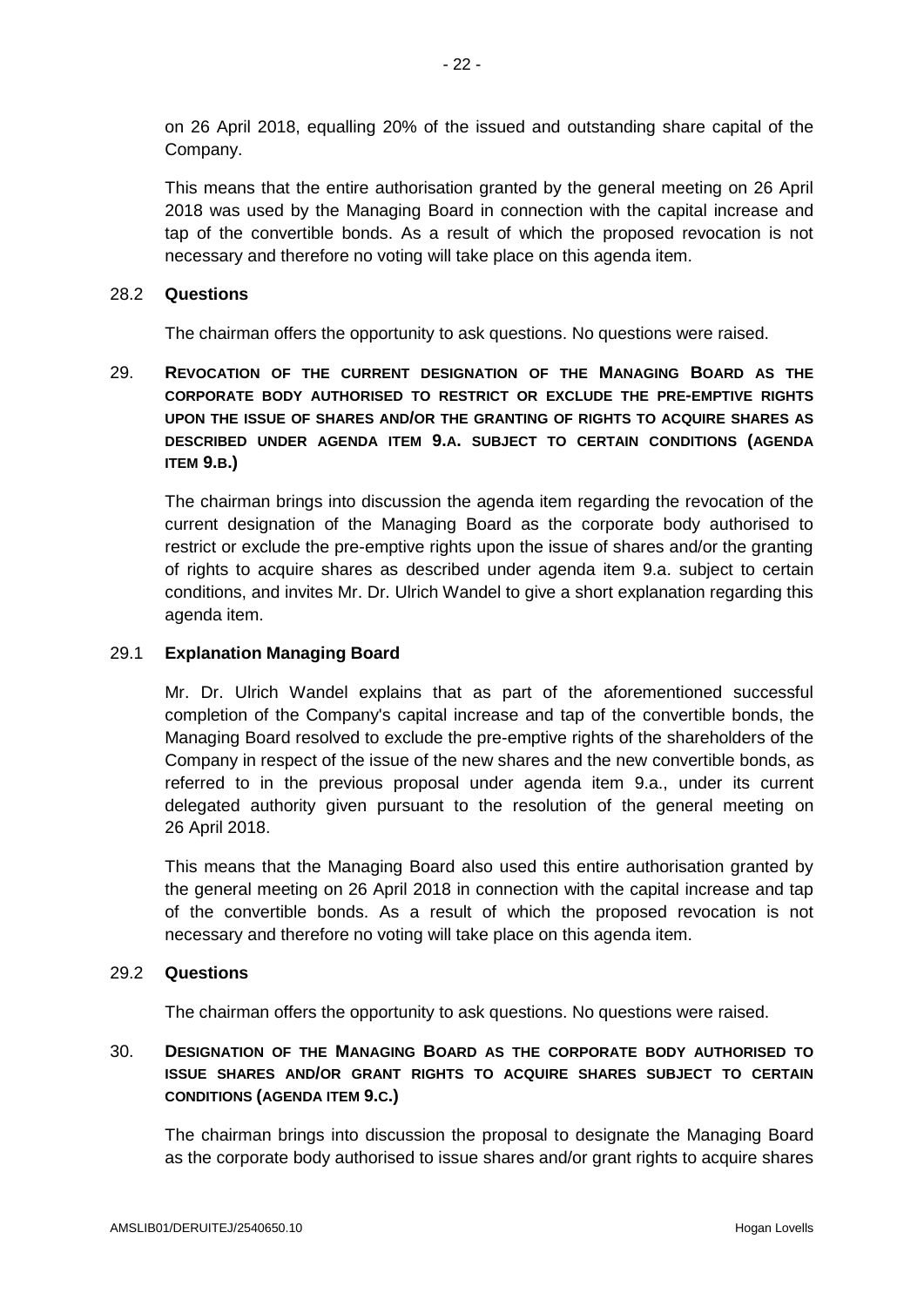subject to certain conditions and invites Mr. Dr. Ulrich Wandel to give a short explanation regarding the proposal.

### 30.1 **Explanation Managing Board**

Mr. Dr. Ulrich Wandel explains that in addition to the proposal under agenda item 8, it is proposed that the general meeting appoints the Managing Board for a period of five years as from the date of this meeting (i.e. up to and including 29 April 2024), or until such date on which the general meeting revokes or again extends the authorisation, if earlier, as the corporate body authorised to issue shares and grant rights to acquire shares, subject to the prior approval of the Supervisory Board, up to a maximum of 20% of the total number of issued shares outstanding on the date of this meeting (i.e. up to a maximum of 20% of 13,463,815 shares).

It is furthermore proposed that this authorisation is granted to the Managing Board under the explicit reservation that the general meeting reserves its rights that it is at any time during such authorisation also authorised to issue shares and grant rights to acquire shares in the share capital of the Company.

#### 30.2 **Questions**

The chairman offers the opportunity to ask questions. No questions were raised.

### 30.3 **Resolution**

The chairman puts the proposal to voting by using the voting cards.

# 31. **DESIGNATION OF THE MANAGING BOARD AS THE CORPORATE BODY AUTHORISED TO RESTRICT OR EXCLUDE THE PRE-EMPTIVE RIGHTS UPON THE ISSUE OF SHARES AND/OR THE GRANTING OF RIGHTS TO ACQUIRE SHARES AS DESCRIBED UNDER AGENDA ITEM 9.C. SUBJECT TO CERTAIN CONDITIONS (AGENDA ITEM 9.D.)**

The chairman brings into discussion the proposal to designate the Managing Board as the corporate body authorised to restrict or exclude the pre-emptive rights upon the issue of shares and/or the granting of rights to acquire shares as described under agenda item 9.c. subject to certain conditions and invites Mr. Dr. Ulrich Wandel to give a short explanation regarding the proposal.

## 31.1 **Explanation Managing Board**

Mr. Dr. Ulrich Wandel explains that it is proposed that the general meeting appoints the Managing Board for a period of five years as from the date of this meeting (i.e. up to and including 29 April 2024), or until such date on which the general meeting revokes or again extends the authorisation, if earlier, as the corporate body authorised to restrict and exclude the pre-emptive rights accruing to shareholders in respect of the issue of shares or the granting of rights to acquire shares as described in the previous proposal under agenda item 9.c., subject to the prior approval of the Supervisory Board.

It is furthermore proposed that this authorisation is granted to the Managing Board under the explicit reservation that the general meeting reserves its rights that it is at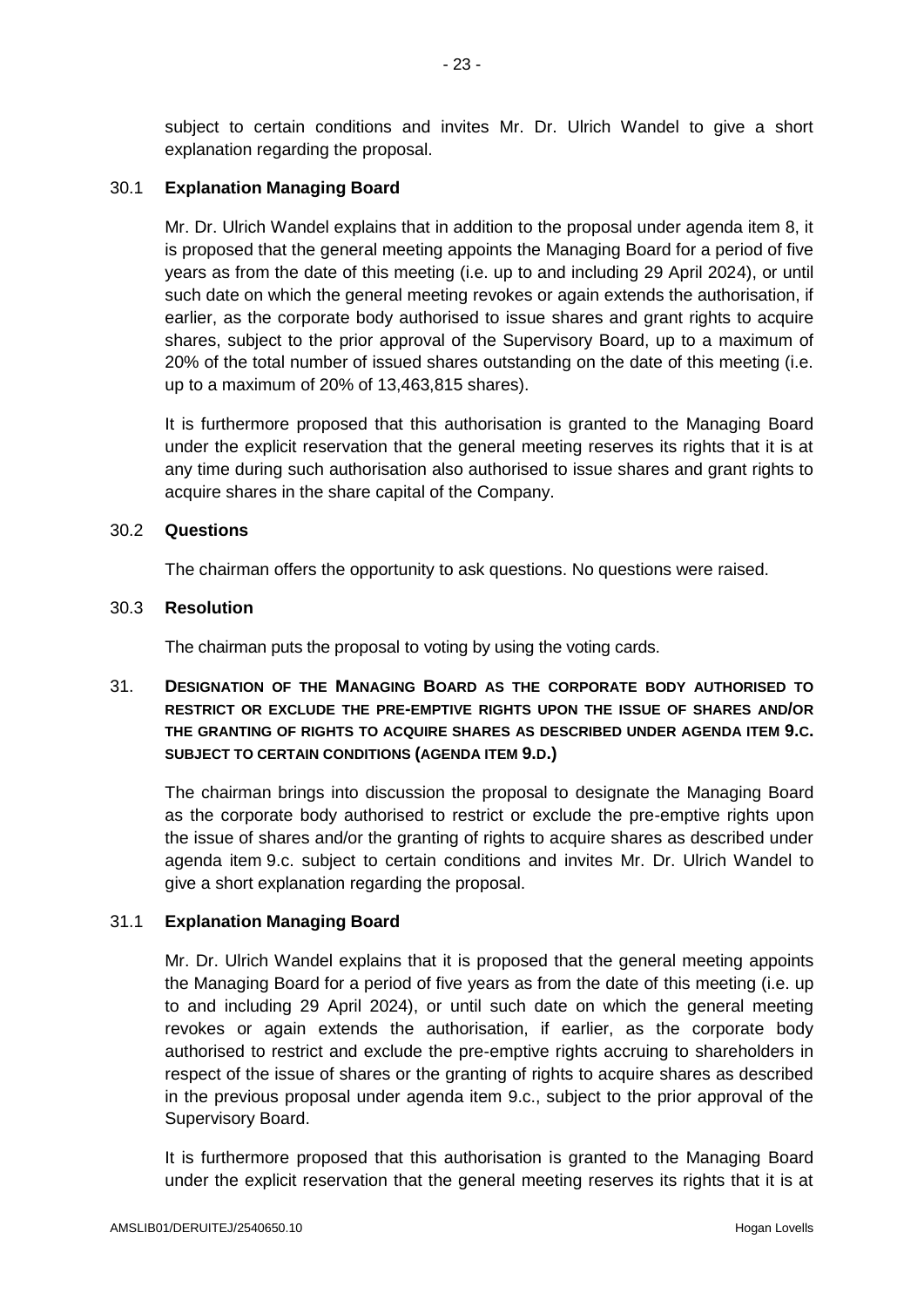any time during such authorisation also authorised to restrict and exclude the preemptive rights accruing to shareholders in respect of the issue of such shares or the granting of rights to acquire such shares.

#### 31.2 **Questions**

The chairman offers the opportunity to ask questions. No questions were raised.

#### 31.3 **Resolution**

The chairman puts the proposal to voting by using the voting cards.

# 32. **PROLONGATION OF THE AUTHORISATION OF THE MANAGING BOARD TO REPURCHASE SHARES IN THE COMPANY'S OWN SHARE CAPITAL (AGENDA ITEM 10.A.)**

The chairman brings into discussion the proposal to prolong the authorisation of the Managing Board to repurchase shares in the Company's own share capital and invites Mr. Dr. Ulrich Wandel to give a short explanation regarding the proposal.

#### 32.1 **Explanation Managing Board**

Mr. Dr. Ulrich Wandel explains that it is proposed that the general meeting authorises the Managing Board to repurchase shares, on the stock exchange or otherwise, for a period of 18 months as from the date of this meeting (i.e. up to and including 29 October 2020), up to a maximum of 10% of the total number of issued shares outstanding on the date of this meeting (i.e. up to a maximum of 10% of 13,463,815 shares), provided that the Company will not hold more shares in treasury than a maximum 10% of the issued and outstanding share capital at any given time. The repurchase can take place at a price between the nominal value of the shares and the weighted average price on the Xetra trading venue at the Frankfurt Stock Exchange for five trading days prior the day of purchase plus 10%. This price range enables the Company to adequately repurchase its own shares, also in volatile market conditions.

### 32.2 **Questions**

The chairman offers the opportunity to ask questions. No questions were raised.

## 32.3 **Resolution**

The chairman puts the proposal to voting by using the voting cards.

#### 33. **QUESTIONS AND OTHER BUSINESS (AGENDA ITEM 11)**

The chairman asks whether the persons present have any further questions with respect to the agenda items and proposals. No questions were raised.

#### 34. **COLLECTION OF VOTING SLIPS**

The chairman instructs that the collection containers with all the voting slips used for voting are collected by the assistants. A short break was introduced at 11:27 CEST.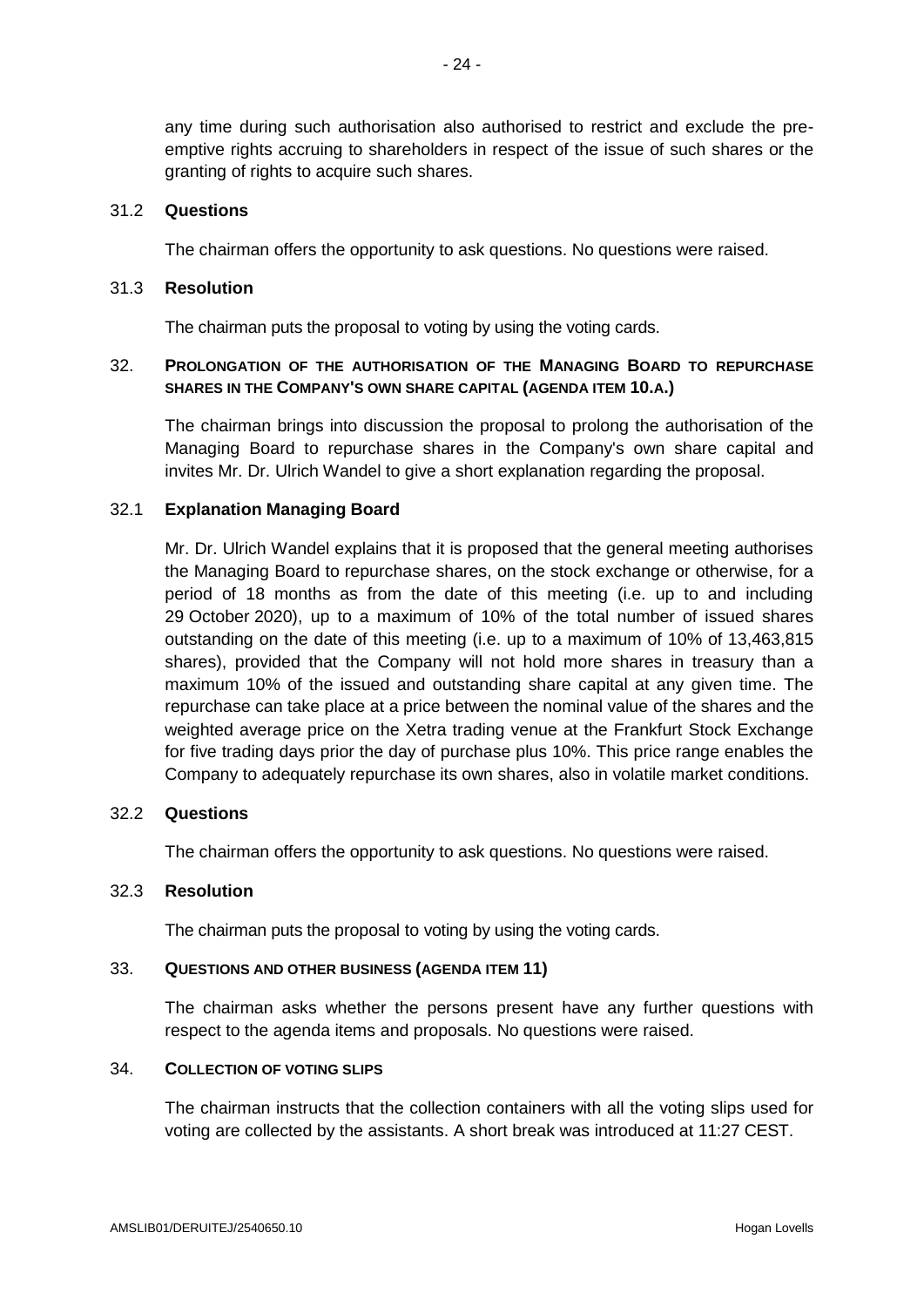Once all voting slips have been collected, the voting slips were counted by electronic scanning of the barcodes printed on the voting slips. The chairman continues the meeting at 11:38 CEST.

The chairman notes that because a shareholder joined the meeting shortly after the opening of the meeting, currently a total of 6,565,392 shares are present or represented at the meeting, which means that 54.37% (rounded) of the total number of issued shares is present at the meeting.

The chairman is provided with the voting results and records that the voting results are as follows:

- (a) agenda item 3.c: the proposal was adopted with 100% of the votes cast in favour, 0 votes against and 0 abstentions;
- (b) agenda item 3.e: the proposal was adopted with 100% of the votes cast in favour, 0 votes against and 0 abstentions;
- (c) agenda item 4.a.: the proposal was adopted with 100% of the votes cast in favour, 0 votes against and 0 abstentions;
- (d) agenda item 4.b.: the proposal was adopted with 100% of the votes cast in favour, 0 votes against and 0 abstentions;
- (e) agenda item 5.a.: the proposal was adopted with 100% of the votes cast in favour, 0 votes against and 0 abstentions;
- (f) agenda item 6.b: the proposal was adopted with 100% of the votes cast in favour, 0 votes against and 0 abstentions;
- (g) agenda item 6.c.: the proposal was adopted with 100% of the votes cast in favour, 0 votes against and 0 abstentions;
- (h) agenda item 6.d.: the proposal was adopted with 99.95% of the votes cast in favour, 0.05% of the votes cast against and 0 abstentions;
- (i) agenda item 6.e.: the proposal was adopted with 100% of the votes cast in favour, 0 votes against and 0 abstentions;
- (j) agenda item 6.f: the proposal was adopted with 100% of the votes cast in favour, 0 votes against and 0 abstentions;
- (k) agenda item 6.g: the proposal was adopted with 100% of the votes cast in favour, 0 votes against and 0 abstentions;
- (l) agenda item 6.h: the proposal was adopted with 100% of the votes cast in favour, 0 votes against and 0 abstentions;
- (m) agenda item 7.a: the proposal was adopted with 100% of the votes cast in favour, 0 votes against and 0 abstentions;